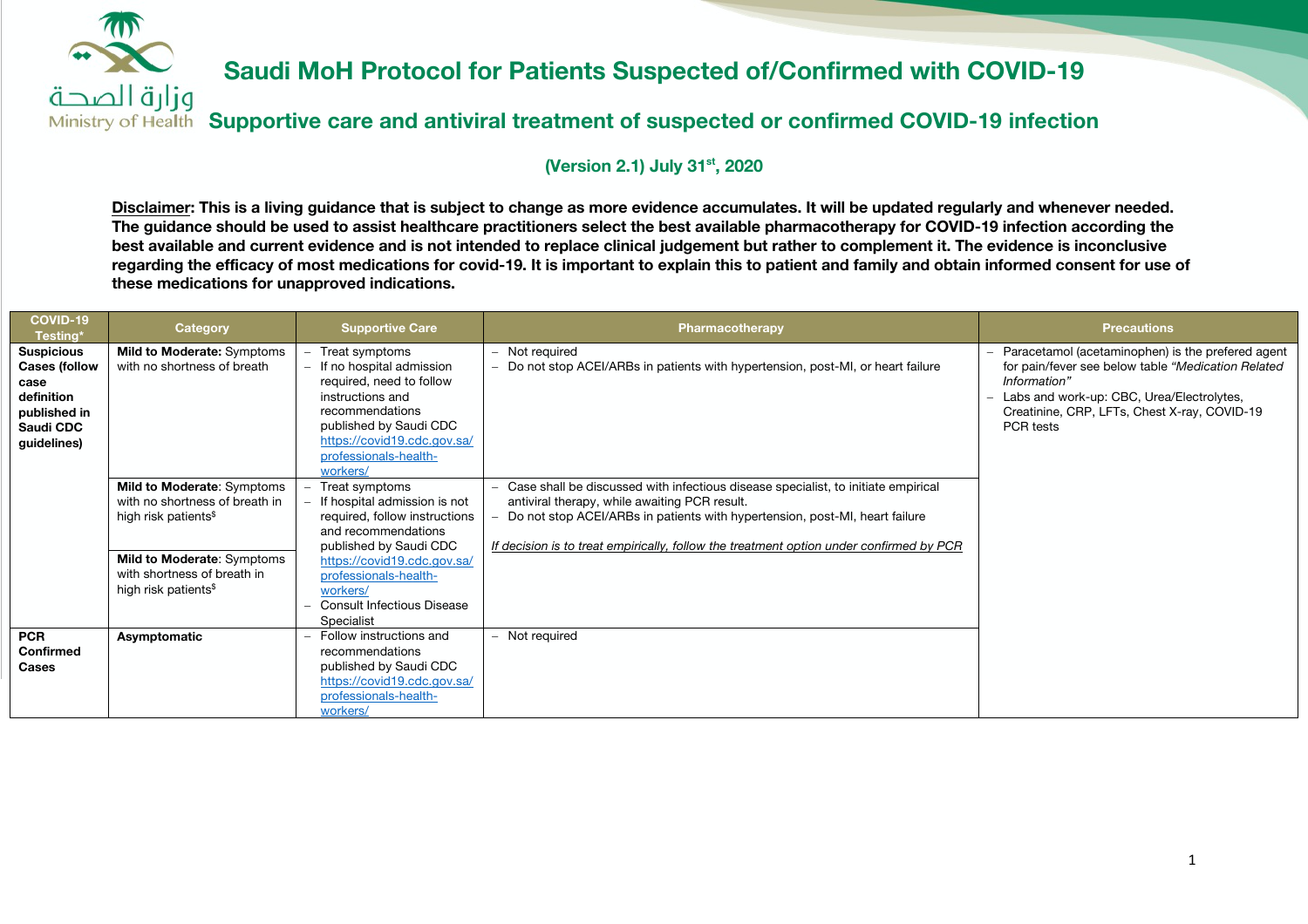وزارة الصحة **Supportive care and antiviral treatment of suspected or confirmed COVID-19 infection**

| COVID-19<br>Testing*                           | Category                                                                                                                               | <b>Supportive Care</b>                                                                                                                                         | Pharmacotherapy                                                                                                                                                                                                                                                                                                                                                                                                                                                                                                                                                                                                                                                                                                                                                                                                                                                                                                                                                                                                                                                                                                                                                                                                                                                                                                                                                                                                                                                                                                                                                                                                                                                                                                                                                                                                                                                                                                                                                                                                                                                                         | <b>Precautions</b>                                                                                                                                                                                                                                                                                                                                                                                                                                                                                                                                                                                                                                                                                                                                                                                                                                                                                                                                                                                                                                                                                                                                                                                                                                                                                                                                                                                                             |
|------------------------------------------------|----------------------------------------------------------------------------------------------------------------------------------------|----------------------------------------------------------------------------------------------------------------------------------------------------------------|-----------------------------------------------------------------------------------------------------------------------------------------------------------------------------------------------------------------------------------------------------------------------------------------------------------------------------------------------------------------------------------------------------------------------------------------------------------------------------------------------------------------------------------------------------------------------------------------------------------------------------------------------------------------------------------------------------------------------------------------------------------------------------------------------------------------------------------------------------------------------------------------------------------------------------------------------------------------------------------------------------------------------------------------------------------------------------------------------------------------------------------------------------------------------------------------------------------------------------------------------------------------------------------------------------------------------------------------------------------------------------------------------------------------------------------------------------------------------------------------------------------------------------------------------------------------------------------------------------------------------------------------------------------------------------------------------------------------------------------------------------------------------------------------------------------------------------------------------------------------------------------------------------------------------------------------------------------------------------------------------------------------------------------------------------------------------------------------|--------------------------------------------------------------------------------------------------------------------------------------------------------------------------------------------------------------------------------------------------------------------------------------------------------------------------------------------------------------------------------------------------------------------------------------------------------------------------------------------------------------------------------------------------------------------------------------------------------------------------------------------------------------------------------------------------------------------------------------------------------------------------------------------------------------------------------------------------------------------------------------------------------------------------------------------------------------------------------------------------------------------------------------------------------------------------------------------------------------------------------------------------------------------------------------------------------------------------------------------------------------------------------------------------------------------------------------------------------------------------------------------------------------------------------|
| <b>PCR</b><br><b>Confirmed</b><br><b>Cases</b> | Mild to Moderate: Symptoms<br>(no $O2$ requirements/no<br>evidence of pneumonia but<br>with other symptoms of covid-<br>19 e.g. fever) | - Treat symptoms<br>- Follow instructions and<br>recommendations<br>published by Saudi CDC<br>https://covid19.cdc.gov.sa/<br>professionals-health-<br>workers/ | Consider starting any of the following according to clinical evaluation and treating<br>consultant's discretion):<br>- Triple combination therapy (for adults): Lopinavir / Ritonavir, Ribavirin and<br>interferon beta-1b for 14-days. Start within 7 days from symptoms appearance.<br>• Lopinavir / Ritonavir<br>Adult Dosing: 400/100 mg (2 tablets of 200/50 mg) every 12 hrs.<br>$\circ$<br>• Ribavirin<br>Adult Dosing: 400mg every 12hrs<br>$\circ$<br>• Interferon beta-1b<br>Adult Dosing: 8 MIU on alternative days for 3 doses.<br>$\Omega$<br><b>OR</b><br><b>Consider Favipiravir</b><br>Adult Dosing: 1800 mg/dose twice a day on the first day; followed by 800<br>$\circ$<br>mg/dose twice a day for 7-10 days<br>Pediatric Dosing:<br>$\circ$<br>- 10-15 kg: Loading Dose: One tablet PO BID for One day (maximum 400<br>mg/day). Maintenance from Day 2: Half tablet (100 mg) PO BID (maximum<br>200 mg/day)<br>- 16-21 kg: Loading Dose: Two tablets PO BID One day (maximum 800)<br>mg/day). Maintenance fromDay2: One Tablet PO BID (maximum 400<br>mg/day)<br>- 22-35 kg: Loading Dose: Three Tablets PO BID for One day (maximum<br>1200 mg/day). Maintenance from Day2: One tablet PO TID (maximum 600<br>mg/day)<br>- 36-45 kg: Loading Dose: Four tablets PO BID for One day (maximum<br>1600mg/day). Maintenance from Day2: Two tablets PO BID (maximum 800<br>mg/day)<br>- 46-55 kg: Loading Dose: Five tablets PO BID for One day (maximum 2000<br>mg/day). Maintenance from Day2: Two Tablets qAM, Three Tablets qPM<br>(maximum 1000 mg/day)<br>- For >55 kg: Can use adult dosing if age ≥16 years, if age <16years use<br>dosing of 46-55 kg range<br><b>OR</b><br>- Consider starting hydroxychloroquine, if no contraindications:<br>Adult Dosing: 400 mg every 12 hours for 1 day, followed by 200 mg BID for<br>$\circ$<br>$5 - 7$ davs<br>Pediatric Dosing: 6.5 mg/kg/dose every 12 hours for day 1 (maximum day 1)<br>$\circ$<br>dose: 400 mg/dose); followed by 3.25 mg/kg/dose every 12 hours for $5 - 7$<br>days (maximum dose: 200 mg/dose) | Lopinavir/ritonavir see below table "Medication<br>Related Information"<br>- Current evidence doesn't support using<br>Lopinavir/Ritonavir as monotherapy<br>- Avoid co-administration with drugs that are highly<br>dependent on CYP3A for clearance or with potent<br>CYP3A inducers (check MOH formulary)<br>Patients with renal and/or hepatic impairment<br>Perform baseline ECG, if QT interval is more than<br>480 msec, do not use lopinavir/ritonavir.<br>Patients with prolonged QTc less than 480 msec,<br>first-degree heart block or bundle branch block, or<br>bradycardia upon ECG examination, and those who<br>developed increased alanine transaminase of three<br>times the upper limit of normal, reduce<br>lopinavir/ritonavir dose to once per day.<br>Ribavirin see below table "Medication Related<br>Information"<br>- Anemia associated with ribavirin may worsen<br>underlying cardiac disease and lead to fatal and<br>nonfatal myocardial infarctions.<br>Interferon beta-1b see below table "Medication"<br>Related Information"<br>If patient presents more than 7 days since<br>symptoms appearance, don't administer<br>interferon beta-1b.<br>Favipiravir (non-formulary and non-SFDA<br>registered) see below table "Medication Related<br>Information"<br>Contraindicated in pregnancy<br>$\equiv$<br>Hydroxychloroquine & Chloroquine see below table<br>"Medication Related Information" |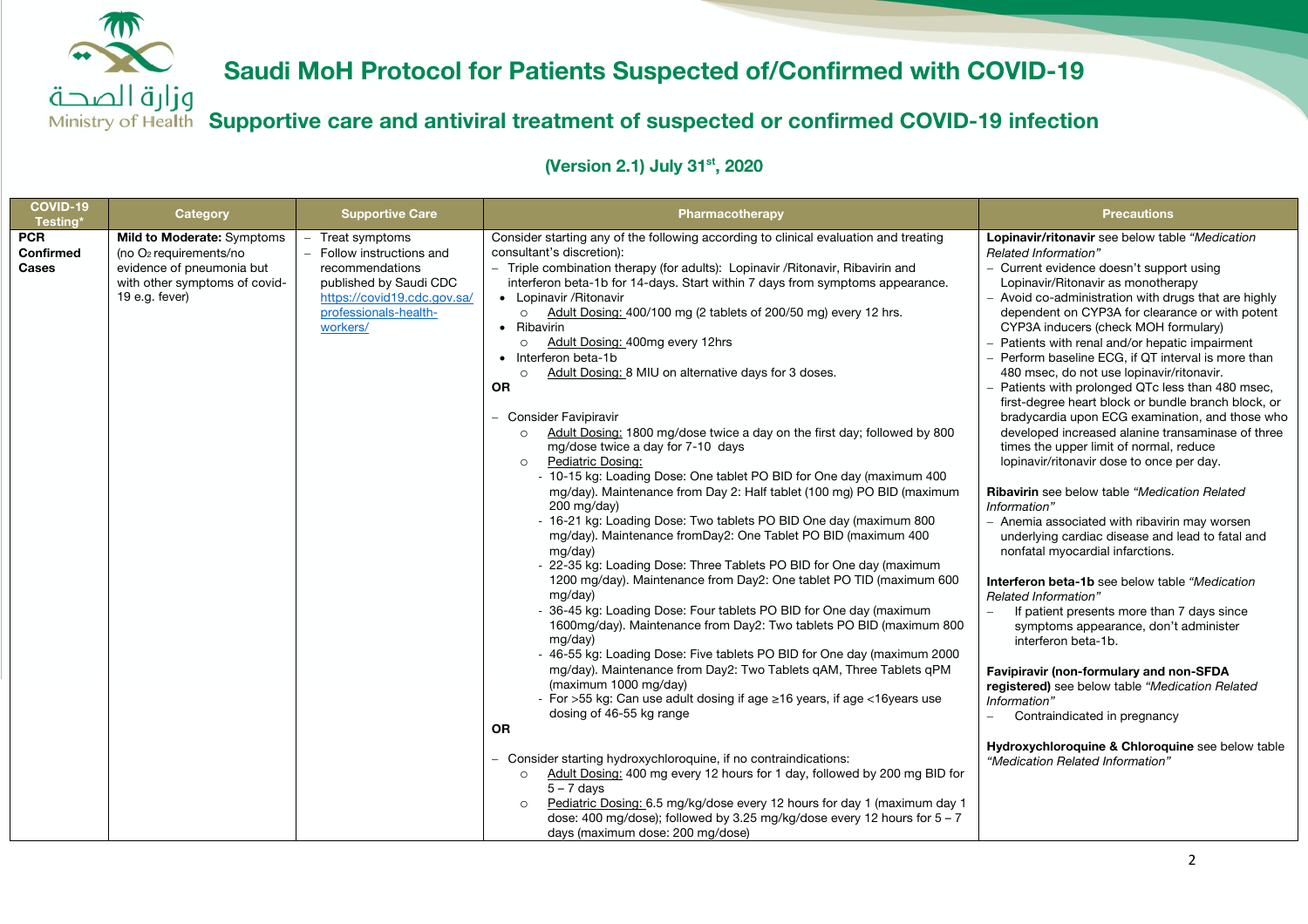

**Supportive care and antiviral treatment of suspected or confirmed COVID-19 infection**

| COVID-19<br>Testing*                    | Category                                                                                                           | <b>Supportive Care</b>                                                                                           | Pharmacotherapy                                                                                                                                                                                                                                                                                                                                                                                                                                                                                                                                                                                                                                                                                                                                                                                                                                                                                                                                                                                                | <b>Precautions</b>                                                                                                                                                                                                                                                                                                                                                                                                                                                                                                                                                                                                                                                                                                                                                                                                                                                                                                                                                                                        |
|-----------------------------------------|--------------------------------------------------------------------------------------------------------------------|------------------------------------------------------------------------------------------------------------------|----------------------------------------------------------------------------------------------------------------------------------------------------------------------------------------------------------------------------------------------------------------------------------------------------------------------------------------------------------------------------------------------------------------------------------------------------------------------------------------------------------------------------------------------------------------------------------------------------------------------------------------------------------------------------------------------------------------------------------------------------------------------------------------------------------------------------------------------------------------------------------------------------------------------------------------------------------------------------------------------------------------|-----------------------------------------------------------------------------------------------------------------------------------------------------------------------------------------------------------------------------------------------------------------------------------------------------------------------------------------------------------------------------------------------------------------------------------------------------------------------------------------------------------------------------------------------------------------------------------------------------------------------------------------------------------------------------------------------------------------------------------------------------------------------------------------------------------------------------------------------------------------------------------------------------------------------------------------------------------------------------------------------------------|
| <b>PCR</b><br><b>Confirmed</b><br>Cases |                                                                                                                    |                                                                                                                  | - If hydroxychloroquine is not available, consider chloroquine<br>Adult Dosing: Chloroquine base 600 mg at diagnosis (equivalent to<br>$\Omega$<br>chloroquine phosphate 1000 mg), followed by 300 mg (equivalent to<br>chloroquine phosphate 500 mg) 12 hours later BID for $5 - 7$ days<br>Pediatric Dosing: Chloroquine base loading 10 mg/kg orally (maximum 600<br>$\Omega$<br>mg) followed by 5 mg/kg orally once daily (maximum: 300 mg) 6 hours after<br>the loading dose for $5 - 7$ days                                                                                                                                                                                                                                                                                                                                                                                                                                                                                                             |                                                                                                                                                                                                                                                                                                                                                                                                                                                                                                                                                                                                                                                                                                                                                                                                                                                                                                                                                                                                           |
|                                         | Severe:<br>Symptoms $\geq 1$ of the<br>following:<br>- Respiratory rate $\geq$ 30/min                              | - Treat symptoms<br>Follow instructions and<br>recommendations<br>published by Saudi CDC                         | Consider starting any of the following according to clinical evaluation and<br>treating consultant's discretion):<br>- Triple combination therapy (for adults): Lopinavir / Ritonavir, Ribavirin and                                                                                                                                                                                                                                                                                                                                                                                                                                                                                                                                                                                                                                                                                                                                                                                                           | Lopinavir/ritonavir (see precautions above)<br><b>Ribavirin</b> (see precautions above)                                                                                                                                                                                                                                                                                                                                                                                                                                                                                                                                                                                                                                                                                                                                                                                                                                                                                                                   |
|                                         | (adults); $\geq$ 40/min (children<br>$< 5$ years)                                                                  | https://covid19.cdc.gov.sa/<br>professionals-health-                                                             | interferon beta-1b for 14-days. Start within 7 days from symptoms appearance.<br>• Lopinavir / Ritonavir                                                                                                                                                                                                                                                                                                                                                                                                                                                                                                                                                                                                                                                                                                                                                                                                                                                                                                       | Interferon beta-1b (see precautions above)                                                                                                                                                                                                                                                                                                                                                                                                                                                                                                                                                                                                                                                                                                                                                                                                                                                                                                                                                                |
|                                         | Blood oxygen saturation<br>≤93%<br>PaO2/FiO2 ratio <300<br>Lung infiltrates >50% of<br>the lung field within 24-48 | workers/<br>ICU admission, decision by<br>ICU treating team<br>Antibiotics and antifungals<br>according to local | Adult Dosing: 400/100 mg (2 tablets of 200/50 mg) every 12 hrs.<br>$\circ$<br>• Ribavirin<br>Adult Dosing: 400mg every 12hrs<br>$\circ$<br>• Interferon beta-1b<br>Adult Dosing: 8 MIU on alternative days for 3 doses<br>$\circ$                                                                                                                                                                                                                                                                                                                                                                                                                                                                                                                                                                                                                                                                                                                                                                              | Favipiravir (non-formulary and non-SFDA<br>registered) see below table "Medication Related<br>Information"<br>Contraindicated in pregnancy                                                                                                                                                                                                                                                                                                                                                                                                                                                                                                                                                                                                                                                                                                                                                                                                                                                                |
|                                         | hours                                                                                                              | antibiogram and<br>institutional pneumonia<br>management guidelines/<br>pathways.                                | <b>OR</b><br>- Consider Favipiravir<br>Adult Dosing: 1800 mg/dose twice a day on the first day; followed by 800<br>$\circ$<br>mg/dose twice a day for 7-10 days.<br>Pediatric Dosing:<br>$\circ$<br>- 10-15 kg: Loading Dose: One tablet PO BID for One day (maximum 400<br>mg/day). Maintenance from Day 2: Half tablet (100 mg) PO BID (maximum<br>200 mg/day)<br>- 16-21 kg: Loading Dose: Two tablets PO BID One day (maximum 800)<br>mg/day). Maintenance fromDay2: One Tablet PO BID (maximum 400<br>mq/day)<br>- 22-35 kg: Loading Dose: Three Tablets PO BID for One day (maximum<br>1200 mg/day). Maintenance from Day2: One tablet PO TID (maximum 600<br>mg/day)<br>- 36-45 kg: Loading Dose: Four tablets PO BID for One day (maximum<br>1600mg/day). Maintenance from Day2: Two tablets PO BID (maximum 800<br>mg/day)<br>- 46-55 kg: Loading Dose: Five tablets PO BID for One day (maximum 2000)<br>mg/day). Maintenance from Day2: Two Tablets gAM, Three Tablets gPM<br>(maximum 1000 mg/day) | Dexamethasone see below table "Medication"<br>Related Information"<br>Cardiovascular disease: Use with caution in<br>patients with heart failure and/or hypertension;<br>use has been associated with fluid retention,<br>electrolyte disturbances, and hypertension. Use<br>with caution following acute myocardial<br>infarction; corticosteroids have been associated<br>with myocardial rupture.<br>Diabetes: Use corticosteroids with caution in<br>patients with diabetes mellitus; may alter glucose<br>production/regulation leading to hyperglycemia.<br>Gastrointestinal disease: Use with caution in<br>patients with GI diseases (diverticulitis, fresh<br>intestinal anastomoses, active or latent peptic<br>ulcer, ulcerative colitis, abscess or other<br>pyogenic infection) due to perforation risk.<br>Myasthenia gravis: Use with caution in patients<br>with myasthenia gravis; exacerbation of<br>symptoms has occurred especially during initial<br>treatment with corticosteroids. |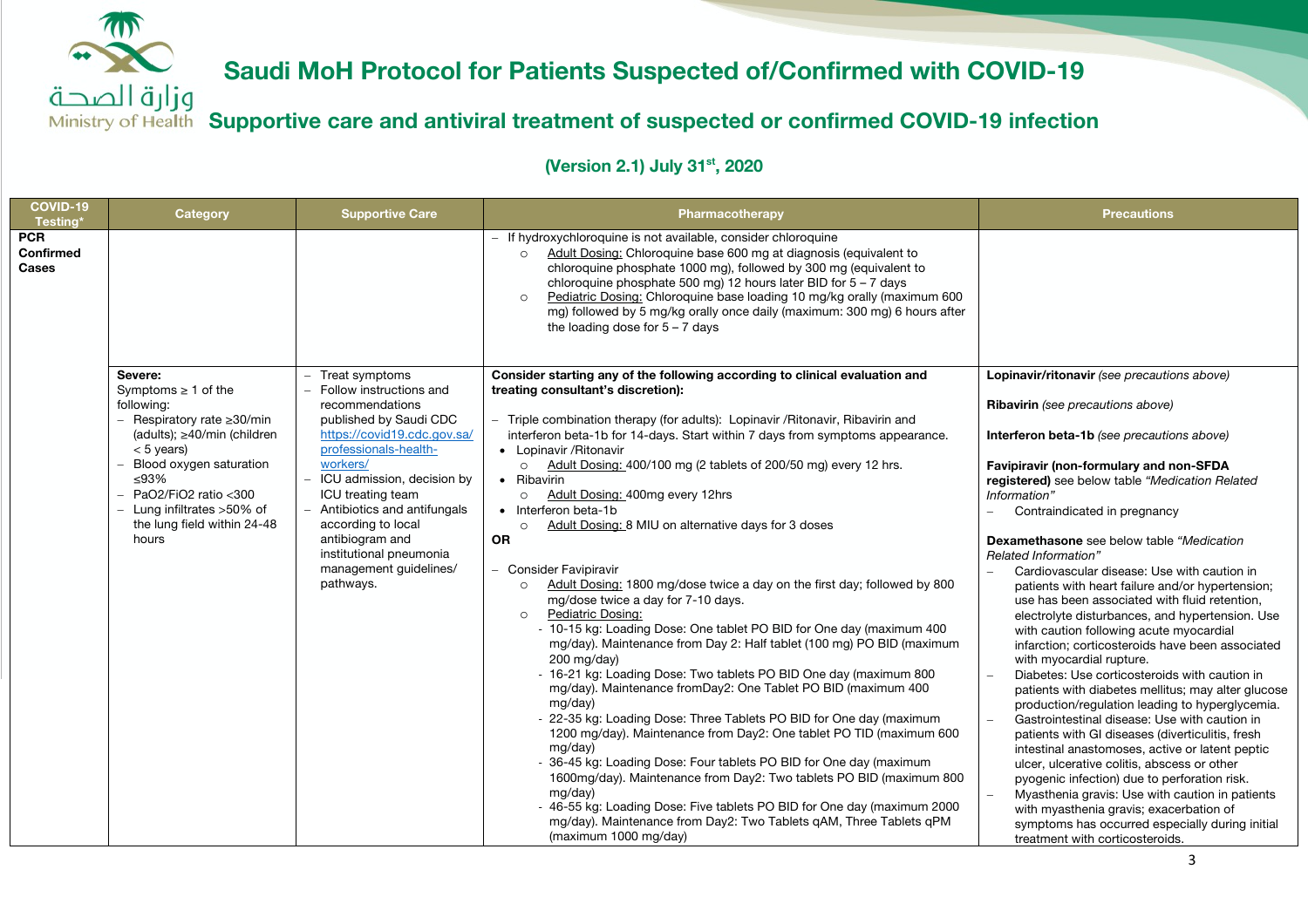

وزارة الصحة **Supportive care and antiviral treatment of suspected or confirmed COVID-19 infection**

| <b>Category</b>                                                                                                                                                                                                                                   | <b>Supportive Care</b>                                                                                                                                                                                                        | Pharmacotherapy                                                                                                                                                                                                                                                                                                                                                                                                                                                                                                                                                                                                                                                                                                                                                                                                                                                                                                                                                                                                                                                                                                                                                                                                                                                                                                                                                       | <b>Precautions</b>                                                                                                                                                                                                                                                                                                                                                                                                                                                     |
|---------------------------------------------------------------------------------------------------------------------------------------------------------------------------------------------------------------------------------------------------|-------------------------------------------------------------------------------------------------------------------------------------------------------------------------------------------------------------------------------|-----------------------------------------------------------------------------------------------------------------------------------------------------------------------------------------------------------------------------------------------------------------------------------------------------------------------------------------------------------------------------------------------------------------------------------------------------------------------------------------------------------------------------------------------------------------------------------------------------------------------------------------------------------------------------------------------------------------------------------------------------------------------------------------------------------------------------------------------------------------------------------------------------------------------------------------------------------------------------------------------------------------------------------------------------------------------------------------------------------------------------------------------------------------------------------------------------------------------------------------------------------------------------------------------------------------------------------------------------------------------|------------------------------------------------------------------------------------------------------------------------------------------------------------------------------------------------------------------------------------------------------------------------------------------------------------------------------------------------------------------------------------------------------------------------------------------------------------------------|
|                                                                                                                                                                                                                                                   |                                                                                                                                                                                                                               | - For >55 kg: Can use adult dosing if age $\geq$ 16 years, if age <16 years use<br>dosing of 46-55 kg range<br>Corticosteroids use:<br>• For all patients who require supplemental oxygen inlcuding (but not limited to)<br>those requiring non-invasive and invasive ventilation.<br>• To be used up to 10 days, until discharged, or if patient becomes asymptomatic.<br>• Dexamethasone:<br>Adult Dosing: 6 mg once daily oral (liquid or tablet) or intravenous<br>$\circ$<br>preparation. Patients on chronic steroids, follow the usual recommendation<br>of doubling steroids dose or start stress dose steroids based on clinical<br>case basis on patients' condition<br><b>OR</b><br>• Prednisolone<br>Adult Dosing: In pregnant or breastfeeding women, prednisolone 40 mg PO<br>$\circ$<br>twice daily should be used instead of dexamethasone.<br>Pediatric Dosing: Prednisolone (Oral/NG): 1 mg/kg once daily (max: 40 mg)<br>$\Omega$<br><b>OR</b><br>• Hydrocortisone<br>Adult Dosing: In pregnant or breastfeeding women that cannot take oral, IV<br>$\circ$<br>hydrocortisone 80 mg twice daily should be used instead of<br>dexamethasone.<br>Preterm infants with a corrected gestation age of <40 weeks: 0.5 mg/kg<br>$\Omega$<br>every 12 hours<br><b>OR</b><br>Methylprednisolone sodium succinate (IV): 0.8 mg/kg once daily (max: 32<br>mg) | Seizure disorders: Use corticosteroids with<br>caution in patients with a history of seizure<br>disorder; seizures have been reported with<br>adrenal crisis. Labs and workup: Hemoglobin,<br>occult blood loss, blood pressure, serum<br>potassium, glucose, weight and height in<br>children; HPA axis suppression                                                                                                                                                   |
| <b>Critical:</b><br>$-$ Symptoms $\geq 1$ of the<br>following:                                                                                                                                                                                    | - Treat symptoms<br>Follow instructions and<br>recommendations                                                                                                                                                                | Consider starting any of the following according to clinical evaluation and<br>treating consultant's discretion):                                                                                                                                                                                                                                                                                                                                                                                                                                                                                                                                                                                                                                                                                                                                                                                                                                                                                                                                                                                                                                                                                                                                                                                                                                                     | Use of triple therapy has not been evaluated in<br>critically ill patients.                                                                                                                                                                                                                                                                                                                                                                                            |
| o ARDS<br>o Sepsis<br>○ Altered consciousness<br>o Multi-organ failure<br>Patient with cytokine<br>release syndrome consider<br>starting Tocilizumab<br>Criteria for patients at high-<br>risk for developing cytokine<br>storm (1 or more of the | published by Saudi CDC<br>https://covid19.cdc.gov.sa/<br>professionals-health-<br>workers/<br>ICU admission and<br>management by ICU<br>treating team<br>Antibiotics and antifungals<br>according to local<br>antibiogram and | Adult Dosing: 200 mg loading dose (IV, within 30 min), followed by 100 mg<br>$\circ$<br>once daily for 5 to 10 days<br>Pediatric dosing<br>$\circ$<br><40 kg: 5 mg/kg IV load, then 2.5 mg/kg q24h for 5 to 10 days<br>$\geq$ 40 kg: 200 mg IV load, then 100 mg IV g24h for 5 to 10 days<br><b>OR</b><br>- Consider Favipiravir<br>Adult Dosing: 1800 mg/dose twice a day on the first day; followed by 800<br>$\circ$<br>mg/dose twice a day for -14 days                                                                                                                                                                                                                                                                                                                                                                                                                                                                                                                                                                                                                                                                                                                                                                                                                                                                                                           | Remdesivir (non-formulary and non-SFDA<br>registered) see below table "Medication Related<br>Information"<br>Exclusion criteria evidence of multiorgan failure,<br>need of inotropes, Creatinine clearance < 30<br>ml/min, dialysis/hemofiltration, transaminases ><br>5X ULN, or concomitant use of lopinavir/ritonavir<br>Favipiravir (non-formulary and non-SFDA<br>registered) see below table "Medication Related<br>Information"<br>Contraindicated in pregnancy |
|                                                                                                                                                                                                                                                   | following):                                                                                                                                                                                                                   | institutional pneumonia                                                                                                                                                                                                                                                                                                                                                                                                                                                                                                                                                                                                                                                                                                                                                                                                                                                                                                                                                                                                                                                                                                                                                                                                                                                                                                                                               | - Consider Remdesivir (once available)                                                                                                                                                                                                                                                                                                                                                                                                                                 |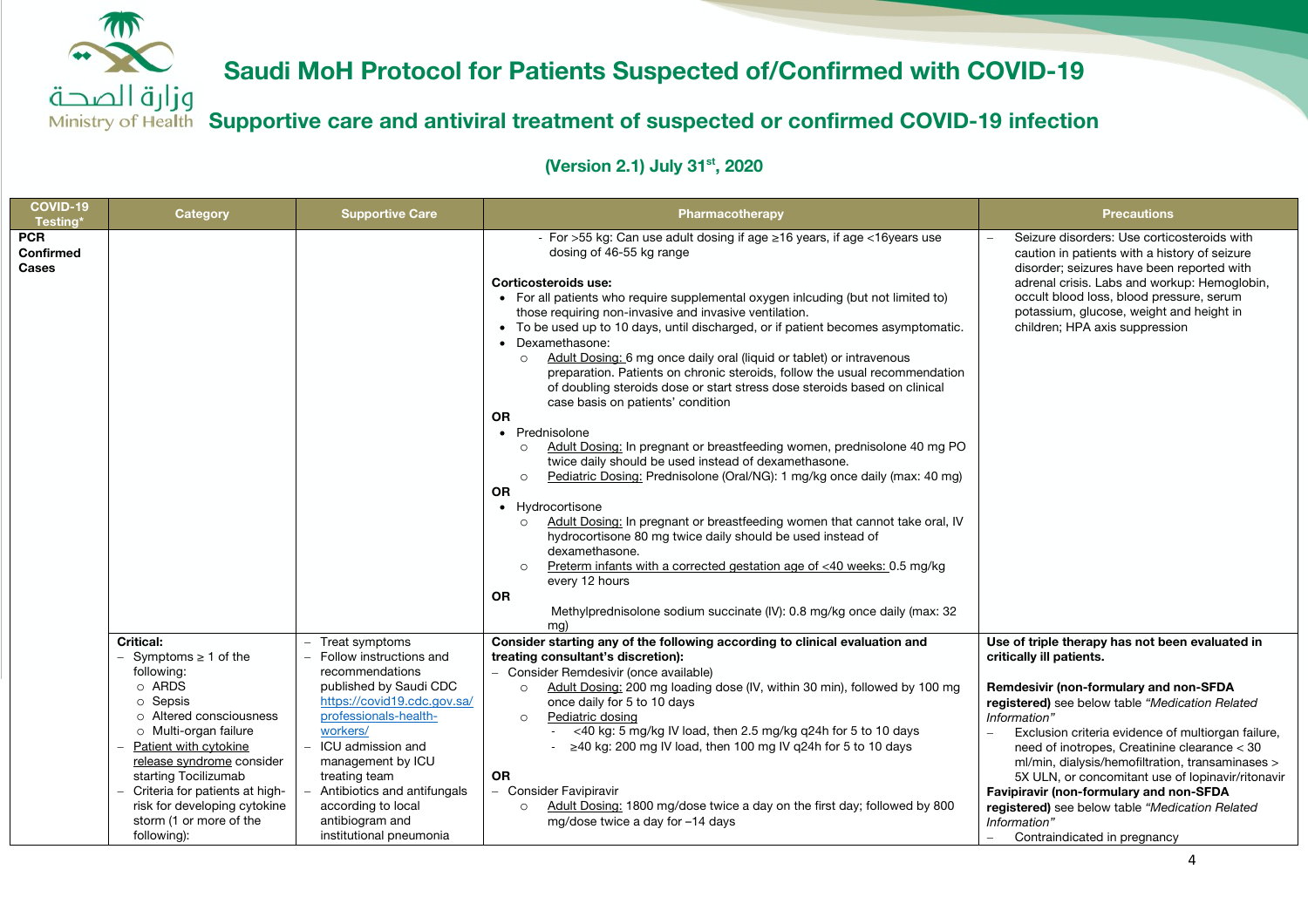وزارة الصحة **Supportive care and antiviral treatment of suspected or confirmed COVID-19 infection**

| COVID-19<br>Testing*                    | Category                                                                                                                                                                                                                       | <b>Supportive Care</b>              | Pharmacotherapy                                                                                                                                                                                                                                                                                                                                                                                                                                                                                                                                                                                                                                                                                                                                                                                                                                                                                                                                                                                                                                                                                                                                                                                                                                                                                                                                                                                                                                                                                                                                                                                                                                                                                                                                                                                                                                                                                                                                                                                                                                                                                                              | <b>Precautions</b>                                                                                                                                                                                                                                   |
|-----------------------------------------|--------------------------------------------------------------------------------------------------------------------------------------------------------------------------------------------------------------------------------|-------------------------------------|------------------------------------------------------------------------------------------------------------------------------------------------------------------------------------------------------------------------------------------------------------------------------------------------------------------------------------------------------------------------------------------------------------------------------------------------------------------------------------------------------------------------------------------------------------------------------------------------------------------------------------------------------------------------------------------------------------------------------------------------------------------------------------------------------------------------------------------------------------------------------------------------------------------------------------------------------------------------------------------------------------------------------------------------------------------------------------------------------------------------------------------------------------------------------------------------------------------------------------------------------------------------------------------------------------------------------------------------------------------------------------------------------------------------------------------------------------------------------------------------------------------------------------------------------------------------------------------------------------------------------------------------------------------------------------------------------------------------------------------------------------------------------------------------------------------------------------------------------------------------------------------------------------------------------------------------------------------------------------------------------------------------------------------------------------------------------------------------------------------------------|------------------------------------------------------------------------------------------------------------------------------------------------------------------------------------------------------------------------------------------------------|
| <b>PCR</b><br>Confirmed<br><b>Cases</b> | $\circ$ Serum IL-6 $\geq$ 3x upper<br>normal limit<br>o Ferritin > 300 ug/L (or<br>surrogate) with doubling<br>within 24 hours<br>o Ferritin >600 ug/L at<br>presentation and LDH<br>>250<br>o Elevated D-dimer (>1<br>mcg/mL) | management guidelines/<br>pathways. | Pediatric Dosing:<br>$\circ$<br>- 10-15 kg: Loading Dose: One tablet PO BID for One day (maximum 400<br>mg/day). Maintenance from Day 2: Half tablet (100 mg) PO BID (maximum<br>$200 \text{ mg/day}$<br>- 16-21 kg: Loading Dose: Two tablets PO BID One day (maximum 800<br>mg/day). Maintenance from Day2: One Tablet PO BID (maximum 400<br>mg/day)<br>- 22-35 kg: Loading Dose: Three Tablets PO BID for One day (maximum<br>1200 mg/day). Maintenance from Day2: One tablet PO TID (maximum 600<br>mg/day)<br>- 36-45 kg: Loading Dose: Four tablets PO BID for One day (maximum<br>1600mg/day). Maintenance from Day2: Two tablets PO BID (maximum 800<br>mg/day)<br>- 46-55 kg: Loading Dose: Five tablets PO BID for One day (maximum 2000<br>mg/day). Maintenance from Day2: Two Tablets gAM, Three Tablets gPM<br>(maximum 1000 mg/day)<br>- For >55 kg: Can use adult dosing if age $\geq$ 16 years, if age <16 years use<br>dosing of 46-55 kg range.<br>Corticosteroids use:<br>• For all patients who require supplemental oxygen inlcuding (but not limited to)<br>those requiring non-invasive and invasive ventilation.<br>• To be used up to 10 days, until discharged, or if patient becomes asymptomatic.<br>• Dexamethasone:<br>Adult Dosing: 6 mg once daily oral (liquid or tablet) or intravenous<br>$\circ$<br>preparation. Patients on chronic steroids, follow the usual recommendation<br>of doubling steroids dose or start stress dose steroids based on clinical<br>case basis on patients' condition<br><b>OR</b><br>• Prednisolone<br>Adult Dosing: In pregnant or breastfeeding women, prednisolone 40 mg PO<br>$\circ$<br>twice daily should be used instead of dexamethasone.<br>Pediatric Dosing: Prednisolone (Oral/NG): 1 mg/kg once daily (max: 40 mg)<br>$\circ$<br><b>OR</b><br>• Hydrocortisone<br>Adult Dosing: In pregnant or breastfeeding women that cannot take oral, IV<br>$\circ$<br>hydrocortisone 80 mg twice daily should be used instead of<br>dexamethasone.<br>Preterm infants with a corrected gestation age of <40 weeks: 0.5 mg/kg<br>$\Omega$<br>every 12 hours | Tocilizumab see below table "Medication Related<br>Information"<br>Should perform IL6 and other inflammatory<br>markers testing prior to start (CRP, Ferritin, D-<br>dimer)<br>Watch for infusion reaction<br>Dexamethasone: (see precautions above) |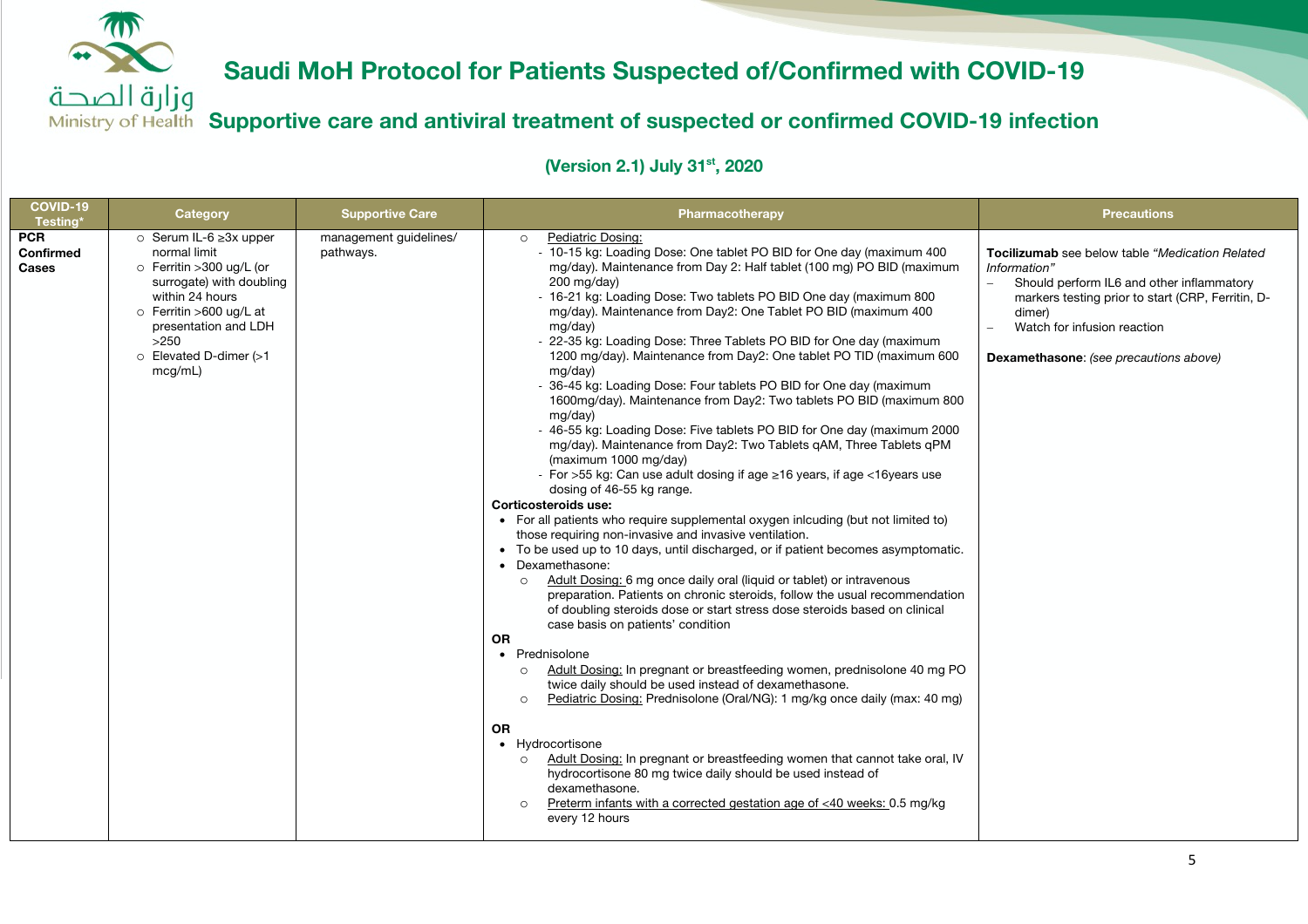

### **Supportive care and antiviral treatment of suspected or confirmed COVID-19 infection**

| (Lopinavir/ritonavir, ribavirin, interferon beta 1b and tocilizumab are registered medications in Saudi Arabia and available in MoH formulary for other indications but have not shown proven efficacy in many randomized clin |  |  |  |  |  |  |  |
|--------------------------------------------------------------------------------------------------------------------------------------------------------------------------------------------------------------------------------|--|--|--|--|--|--|--|
| Pregnancy and Lactation: Management of infection with SARS-COV2 in pregnancy is mainly based on supportive care. Consideration of antiviral therapy should be based on patient condition, safety profile and preference of the |  |  |  |  |  |  |  |
|                                                                                                                                                                                                                                |  |  |  |  |  |  |  |
| Convalescent Plasma transfusion is available as part of a clinical trial for the following critically ill patients: ≥ 18 years old, confirmed COVID-19 PCR, requiring ICU care or severe or immediately life-threatening care  |  |  |  |  |  |  |  |
|                                                                                                                                                                                                                                |  |  |  |  |  |  |  |
|                                                                                                                                                                                                                                |  |  |  |  |  |  |  |
|                                                                                                                                                                                                                                |  |  |  |  |  |  |  |
|                                                                                                                                                                                                                                |  |  |  |  |  |  |  |
|                                                                                                                                                                                                                                |  |  |  |  |  |  |  |
|                                                                                                                                                                                                                                |  |  |  |  |  |  |  |
|                                                                                                                                                                                                                                |  |  |  |  |  |  |  |
|                                                                                                                                                                                                                                |  |  |  |  |  |  |  |
| - For patients whom anticoagulant therapy is contraindicated, mechanical thromboprophylaxis, preferably with intermittent pneumatic compression devices, should be utilized, although there is limited evidence of efficacy in |  |  |  |  |  |  |  |
|                                                                                                                                                                                                                                |  |  |  |  |  |  |  |
|                                                                                                                                                                                                                                |  |  |  |  |  |  |  |
|                                                                                                                                                                                                                                |  |  |  |  |  |  |  |
|                                                                                                                                                                                                                                |  |  |  |  |  |  |  |
|                                                                                                                                                                                                                                |  |  |  |  |  |  |  |
|                                                                                                                                                                                                                                |  |  |  |  |  |  |  |
|                                                                                                                                                                                                                                |  |  |  |  |  |  |  |
| - Inherited red blood disorder (sickle cell disease)<br>Previously on anticoagulation therapy                                                                                                                                  |  |  |  |  |  |  |  |
|                                                                                                                                                                                                                                |  |  |  |  |  |  |  |
|                                                                                                                                                                                                                                |  |  |  |  |  |  |  |
|                                                                                                                                                                                                                                |  |  |  |  |  |  |  |
| Thromboprophylaxis with low molecular weight heparin (LMWH) should be considered in ALL patients (including non-critically ill) who require hospital admission for COVID-19 infection, in the absence of any contraindications |  |  |  |  |  |  |  |
|                                                                                                                                                                                                                                |  |  |  |  |  |  |  |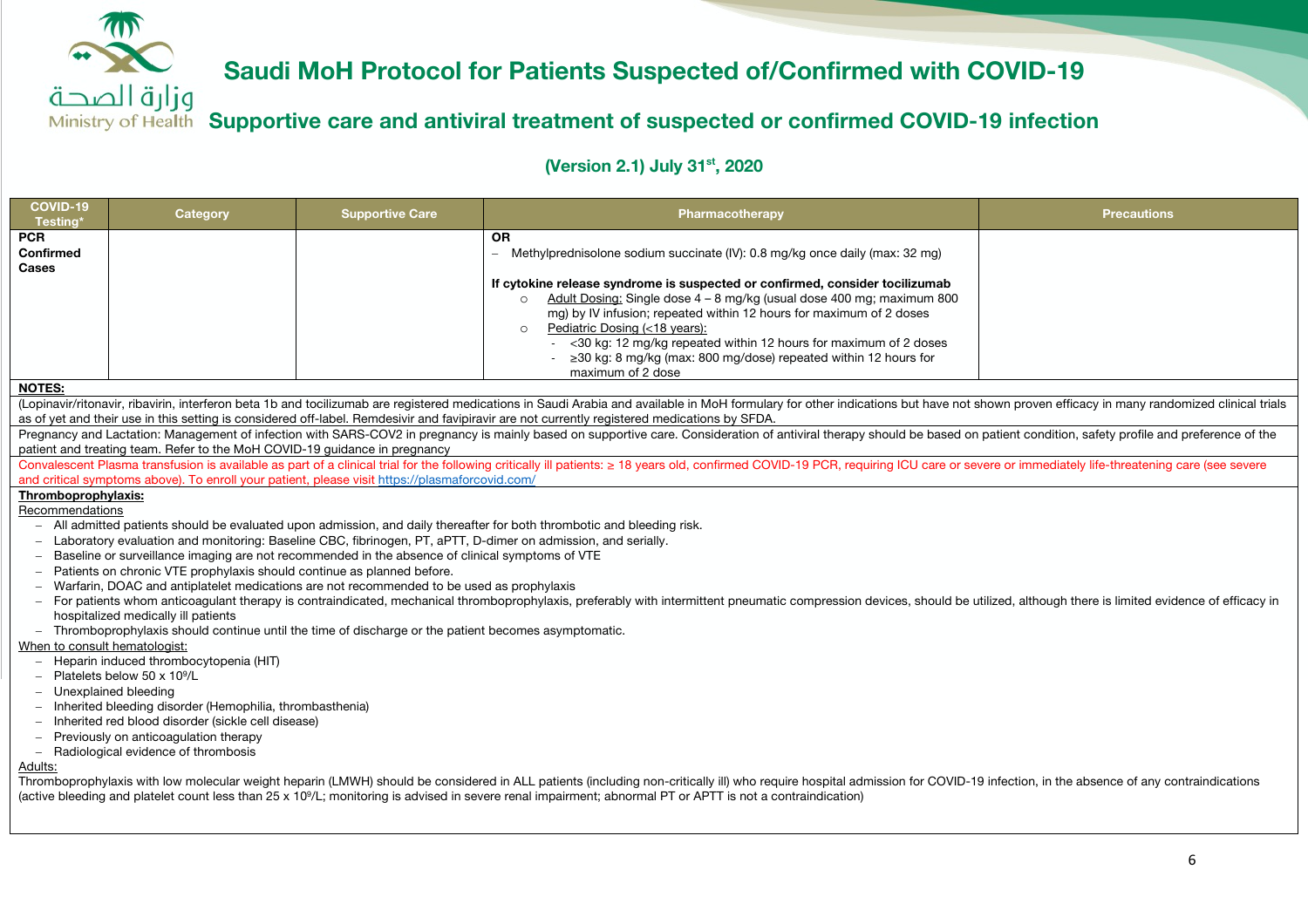**Supportive care and antiviral treatment of suspected or confirmed COVID-19 infection**

**(Version 2.1) July 31st, 2020**

| COVID-19<br>Testing'                     | <b>Category</b>                                                                                                                                                                                                                                                                                   | <b>Supportive Care</b>                                                      |                                                      | <b>Pharmacotherapy</b>                                       |                                                                                                                                                                                         |                                                                                                                                                                                                    | <b>Precautions</b>                                                                                                                                                                                                            |
|------------------------------------------|---------------------------------------------------------------------------------------------------------------------------------------------------------------------------------------------------------------------------------------------------------------------------------------------------|-----------------------------------------------------------------------------|------------------------------------------------------|--------------------------------------------------------------|-----------------------------------------------------------------------------------------------------------------------------------------------------------------------------------------|----------------------------------------------------------------------------------------------------------------------------------------------------------------------------------------------------|-------------------------------------------------------------------------------------------------------------------------------------------------------------------------------------------------------------------------------|
|                                          |                                                                                                                                                                                                                                                                                                   |                                                                             | D-Dimer<br>(mcg/mL)                                  | Weight<br>(Kg)                                               | LMWH                                                                                                                                                                                    |                                                                                                                                                                                                    |                                                                                                                                                                                                                               |
| therapeutic heparin/LMWH.<br>Pediatrics: | Patients with Heparin-induced thrombocytopenia (HIT), please follow HIT standard institutional protocol for alternative anticoagulation.                                                                                                                                                          |                                                                             | < 1<br>>1                                            | < 100<br>100-150<br>>150<br>< 100<br>100-150<br>>150         | Enoxaparin 40 mg daily<br>Enoxaparin 40 mg twice daily<br>Enoxaparin 60 mg twice daily<br>Enoxaparin 40 mg twice daily<br>Enoxaparin 80 mg twice daily<br>Enoxaparin 120 mg twice daily |                                                                                                                                                                                                    | All doses may need adjustment based on renal function. In the absence of bleeding, coagulopathy is not a contraindication to anticoagulation with heparin/LMWH unless platelets fall below 30 for prophylaxis or below 50 for |
|                                          | Recommended anticoagulant prophylaxis:                                                                                                                                                                                                                                                            |                                                                             |                                                      |                                                              |                                                                                                                                                                                         |                                                                                                                                                                                                    |                                                                                                                                                                                                                               |
|                                          | Patient category                                                                                                                                                                                                                                                                                  | Age $\leq$ 2 months                                                         |                                                      | Age $>2$ months & weight $\leq 60$                           | Age $> 2$ months & weight<br>$>60$ kg                                                                                                                                                   | Other VTE risk factors<br><b>Altered Mobility</b>                                                                                                                                                  |                                                                                                                                                                                                                               |
| symptoms                                 | Severely ill with severe respiratory<br>Severely ill with clinical deterioration, or<br>high risk of VTE (rising DIC score or D-                                                                                                                                                                  | Enoxaparin: 0.75<br>mg/kg/dose q12 h<br>Enoxaparin: 1.5<br>mg/kg/dose q12 h | 12 hours (max 60 mg/day)<br>12 hours (max 60 mg/day) | Enoxaparin 0.5 mg/kg SC every<br>Enoxaparin 1 mg/kg SC every | Enoxaparin 40 mg SC<br>every 24 hours<br>Enoxaparin 40 mg SC<br>every 12 hours                                                                                                          | Burns: > 50% total body surface area<br>Severe dehydration<br>Severe systemic infection                                                                                                            | Active cancer (receiving chemotherapy/radiation in previous 6 months)                                                                                                                                                         |
| dimer)<br>factor<br>factor               | Mild symptomatic plus<br>1- in PICU AND CVC + ONE risk VTE<br>2- in PICU OR CVC + TWO risk VTE<br>3- THREE risk VTE factor<br>Patients with radiological evidence of VTE or arterial thrombosis (PE, stroke, others) should be treated as per institutional VTE guideline. (Consult hematologist) | Enoxaparin: 0.75<br>mg/kg/dose q12 h                                        | 12 hours (max 60 mg/day)                             | Enoxaparin 0.5 mg/kg SC every                                | Enoxaparin 40 mg SC<br>every 24 hours                                                                                                                                                   | Inflammatory disorders<br>Known acquired or inherited thrombophilia<br>Obesity (BMI $\geq$ 95 percentile)<br>Protein losing disorders<br>Sickle Cell Disease<br>Previous history of clots (DVT/PE) | Family history of VTE in 1st degree relative < 40 years old                                                                                                                                                                   |

#### Enoxaparin monitoring

Routine anti-Xa levels are not recommended.

- If an anti-Xa level is deemed necessary, it should be drawn 4-6 hours after enoxaparin administration with an anti-Xa goal of 0.2-0.4 units/mL for prophylaxis and 0.5-1 Units/ml for therapeutic dose.

- Consider re-checking anti-Xa if the patient experiences active bleeding or has evidence of renal dysfunction while on enoxaparin therapy

Contraindications to Anticoagulation (Bleeding Risk Factors)

Intracranial hemorrhage, Brain ischemia/acute stroke, Ongoing and uncontrolled bleeding /hematoma, Congenital bleeding disorder

Uncorrected coagulopathy: INR >1.5, APTT >44 seconds, fibrinogen <100 g/dL, or platelet <50,000/microliter

Consider Avoiding Anticoagulation

Intracranial mass, Recent lumbar puncture / Epidural (<24 hours ago), The patient is likely to require an invasive procedure within 24 hours of starting enoxaparin, Neurosurgical procedure, Pelvic fracture within past 48 hours, Recent aspirin or antiplatelet use (<5-7 days ago), Uncontrolled hypertension

Enoxaparin dose Adjustments:

- Renal impairment (CrCl 30 to 80 mL/min): No adjustment necessary

Renal impairment (CrCl less than 30 mL/min): reduce usual recommended dose by 50%.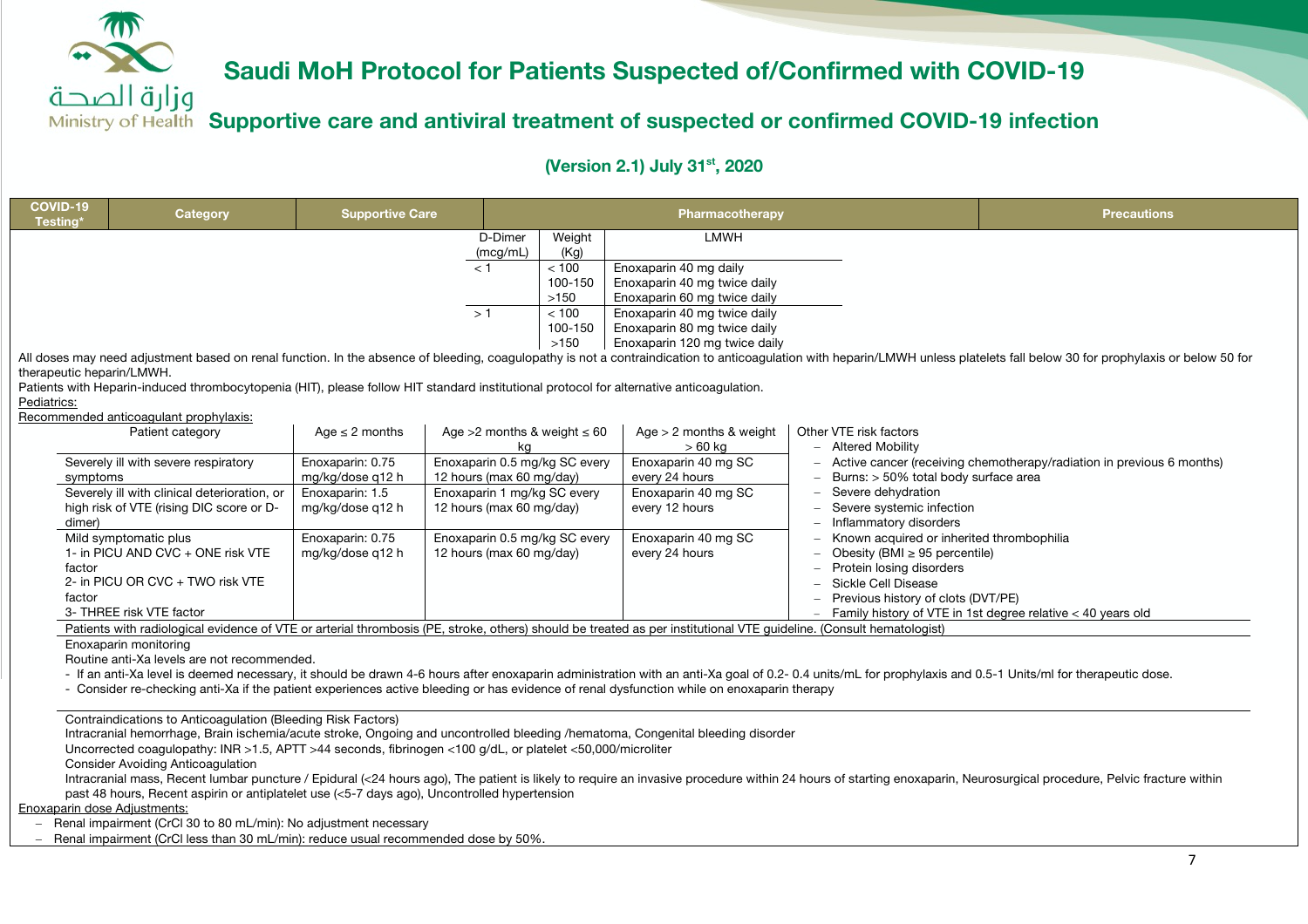

### وزارة الصحة **Supportive care and antiviral treatment of suspected or confirmed COVID-19 infection**

| COVID-19<br>Testing'     | <b>Category</b>                                                                                                                                                                                                              | <b>Supportive Care</b>                                                                                                                                                                                                                                                                                                                      |                                                | Pharmacotherapy                                                                                                                                                                                                                                                                                                                                                                                                                                                                                                                                                                                                                                                                                                                                                                                                                                                                                                                                                                                                                                                                              | <b>Precautions</b> |  |
|--------------------------|------------------------------------------------------------------------------------------------------------------------------------------------------------------------------------------------------------------------------|---------------------------------------------------------------------------------------------------------------------------------------------------------------------------------------------------------------------------------------------------------------------------------------------------------------------------------------------|------------------------------------------------|----------------------------------------------------------------------------------------------------------------------------------------------------------------------------------------------------------------------------------------------------------------------------------------------------------------------------------------------------------------------------------------------------------------------------------------------------------------------------------------------------------------------------------------------------------------------------------------------------------------------------------------------------------------------------------------------------------------------------------------------------------------------------------------------------------------------------------------------------------------------------------------------------------------------------------------------------------------------------------------------------------------------------------------------------------------------------------------------|--------------------|--|
| Criteria for Management: | Multisystem Inflammatory Syndrome in Children (MIS-C)                                                                                                                                                                        |                                                                                                                                                                                                                                                                                                                                             |                                                |                                                                                                                                                                                                                                                                                                                                                                                                                                                                                                                                                                                                                                                                                                                                                                                                                                                                                                                                                                                                                                                                                              |                    |  |
| Management:              | - No alternative plausible diagnoses<br>- Thromboprophylaxis (see above section)<br>Antiviral therapy (see above based of patient category)<br>- Immunomodulator Dosing and Monitoring                                       | (≥2) organ involvement (cardiac, renal, respiratory, hematologic, gastrointestinal, dermatologic or neurological)<br>immunomodulatory therapy should also be considered for antiviral therapy if they are not already receiving it.<br>arrhythmia), significant respiratory compromise, or other potentially life-threatening complications |                                                | Patient aged < 21 years presenting with fever (>38.0°C for ≥24 hours, or report of subjective fever lasting ≥24 hours), laboratory evidence of inflammation (Including, but not limited to, one or more of the following: an<br>elevated CRP, ESR, fibrinogen, procalcitonin, D-dimer, ferritin, LDH, or IL-6; elevated neutrophils; reduced lymphocytes; and low albumin), and evidence of clinically severe illness requiring hospitalization, with multisys<br>- Positive for current or recent SARS-CoV-2 infection by RT-PCR, serology, or antigen test; or COVID-19 exposure within the 4 weeks prior to the onset of symptoms<br>There are no established therapies for COVID-19-associated CSS or MIS-C. These medications are to be used only with guidance from Rheumatology, Cardiology and Infectious Diseases. Patients who are being evaluated for<br>- Supportive Care: Children with moderate to severe signs and symptoms should be admitted to the hospital. Admission to a pediatric intensive care unit is appropriate for children with hemodynamic instability (shock, |                    |  |
|                          | Immunomodulator<br>Dosing                                                                                                                                                                                                    |                                                                                                                                                                                                                                                                                                                                             |                                                | Safety monitoring                                                                                                                                                                                                                                                                                                                                                                                                                                                                                                                                                                                                                                                                                                                                                                                                                                                                                                                                                                                                                                                                            |                    |  |
|                          | IVIG see below table "Medication Related"<br>Information"<br>MIS-C with or without features of<br>Kawasaki disease or signs of<br>myocardial dysfunction<br><b>OR</b><br>Severe or critical COVID-19 with<br>evidence of CSS | - 1-2 g/kg/dose IV<br>- 2 g/kg/dose IV over<br>disease stigmata                                                                                                                                                                                                                                                                             | 8-12 hrs. if Kawasaki                          | - Assess cardiac function and fluid status prior to giving to avoid fluid overload<br>- Baseline renal function tests, urine output, IqG level, CBC<br>- Monitor clinically for signs of hemolysis after first dose<br>- Potential adverse reactions: anaphylaxis,<br>- Infusion reaction, hemolysis, transaminitis, aseptic meningitis<br>- Pulmonary adverse reactions; blood pressure (prior to, during, and following infusion); clinical response.<br>- For patients at high risk of hemolysis (dose $\geq$ g/kg, given as a single dose or divided over several days,<br>and non-O blood type): Hemoglobin or hematocrit prior to and 36 to 96 hours post-infusion and again at<br>7 to 10 days post-infusion                                                                                                                                                                                                                                                                                                                                                                          |                    |  |
|                          | Glucocorticoids<br>MIS-C with features of shock or<br>coronary artery dilation/aneurysm<br><b>OR</b><br>Severe or critical COVID-19 with<br>evidence of CSS                                                                  | BID (prednisone,<br>prednisolone,<br>- 5 mg/m2 daily<br>(dexamethasone)                                                                                                                                                                                                                                                                     | - 1-2 mg/kg/day divided<br>methylprednisolone) | (see precautions above)                                                                                                                                                                                                                                                                                                                                                                                                                                                                                                                                                                                                                                                                                                                                                                                                                                                                                                                                                                                                                                                                      |                    |  |
|                          | Tocilizumab<br>Severe or critical COVID-19 with<br>evidence<br>of CSS<br>Elevated CRP and/or IL-6                                                                                                                            | (see dosing above)                                                                                                                                                                                                                                                                                                                          |                                                | (see precautions above)                                                                                                                                                                                                                                                                                                                                                                                                                                                                                                                                                                                                                                                                                                                                                                                                                                                                                                                                                                                                                                                                      |                    |  |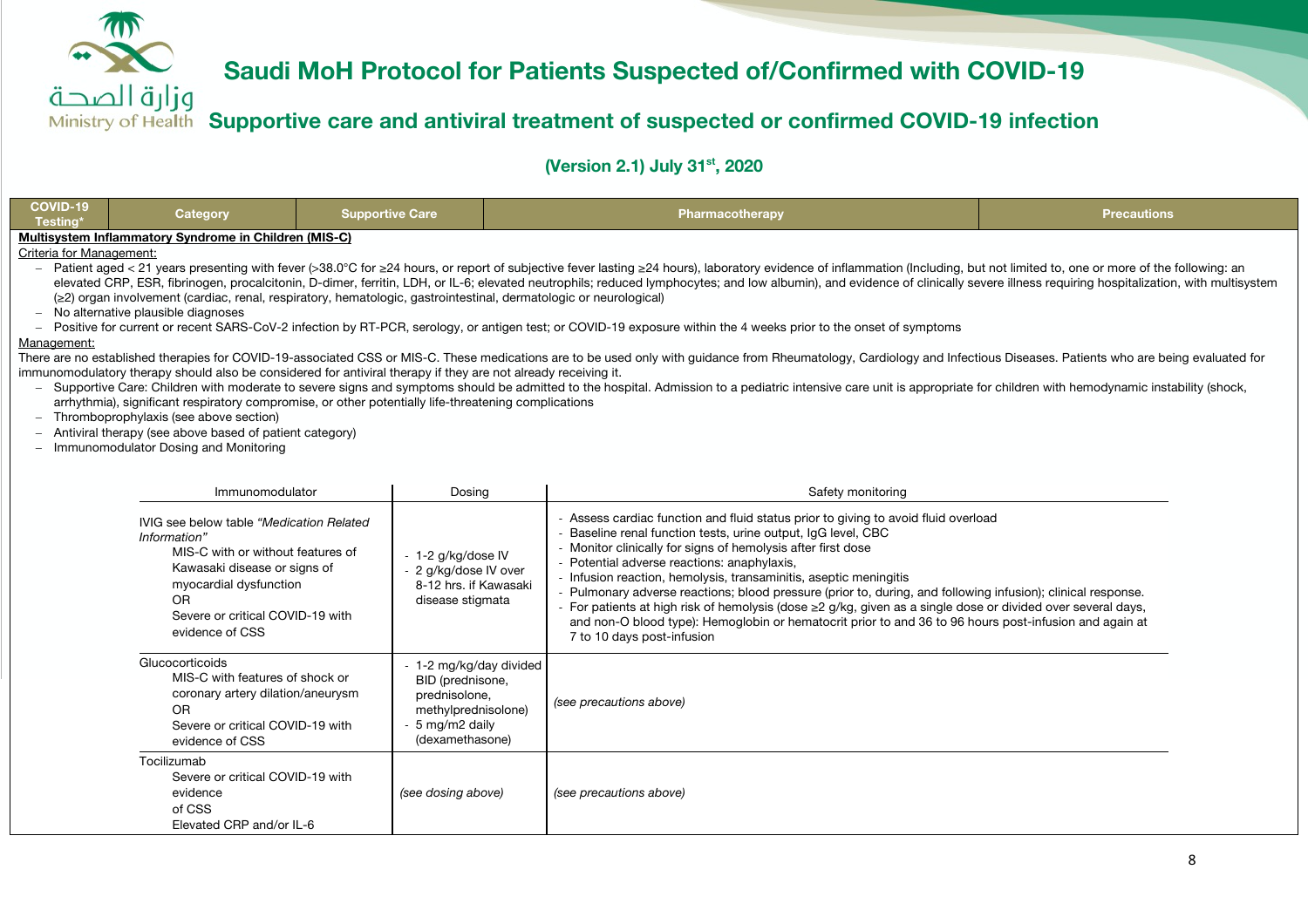

**Supportive care and antiviral treatment of suspected or confirmed COVID-19 infection**

**(Version 2.1) July 31st, 2020**

| COVID-19<br>Testing*                                                                                                                                                                                                                                    | <b>Supportive Care</b><br>Category                                                                                                                                                                                                                                   |  | Pharmacotherapy                                                                                                       | <b>Precautions</b> |  |  |  |
|---------------------------------------------------------------------------------------------------------------------------------------------------------------------------------------------------------------------------------------------------------|----------------------------------------------------------------------------------------------------------------------------------------------------------------------------------------------------------------------------------------------------------------------|--|-----------------------------------------------------------------------------------------------------------------------|--------------------|--|--|--|
| <b>Abbreviations:</b><br>ARDS: Acute respiratory distress syndrome, COVID-19: Coronavirus Disease 2019, CBC: Complete Blood Count, CRP: C-Reactive Protein, IL6: Interleukin 6, LFT: Liver Function Test, PCR: Polymerase Chain Reaction, ECG: Complete |                                                                                                                                                                                                                                                                      |  |                                                                                                                       |                    |  |  |  |
|                                                                                                                                                                                                                                                         | Electrocardiogram, G6PD: Glucose-6-Phosphate Dehydrogenase, ACEI: Angiotensin-converting enzyme inhibitors, ARBs: Angiotensin II receptor blockers, MI: Myocardial infarction, MIS-C: Multisystem Inflammatory Syndrome in<br>Children, CSS: Cytokine Storm Syndrome |  |                                                                                                                       |                    |  |  |  |
| Footnotes:                                                                                                                                                                                                                                              |                                                                                                                                                                                                                                                                      |  |                                                                                                                       |                    |  |  |  |
|                                                                                                                                                                                                                                                         |                                                                                                                                                                                                                                                                      |  | *Testing for SARS-COV2 virus shall be performed in accordance with published case definition by Saudi CDC quidelines. |                    |  |  |  |

\$High risk patients have one or more: 1. Elderly (age > 65 years), 2. With underlying end organ dysfunction, 3. Diabetes, 4. History of cardiovascular disease, 5. History of pulmonary disease, 6. Immunocompromised, and/or 7. Pregnancy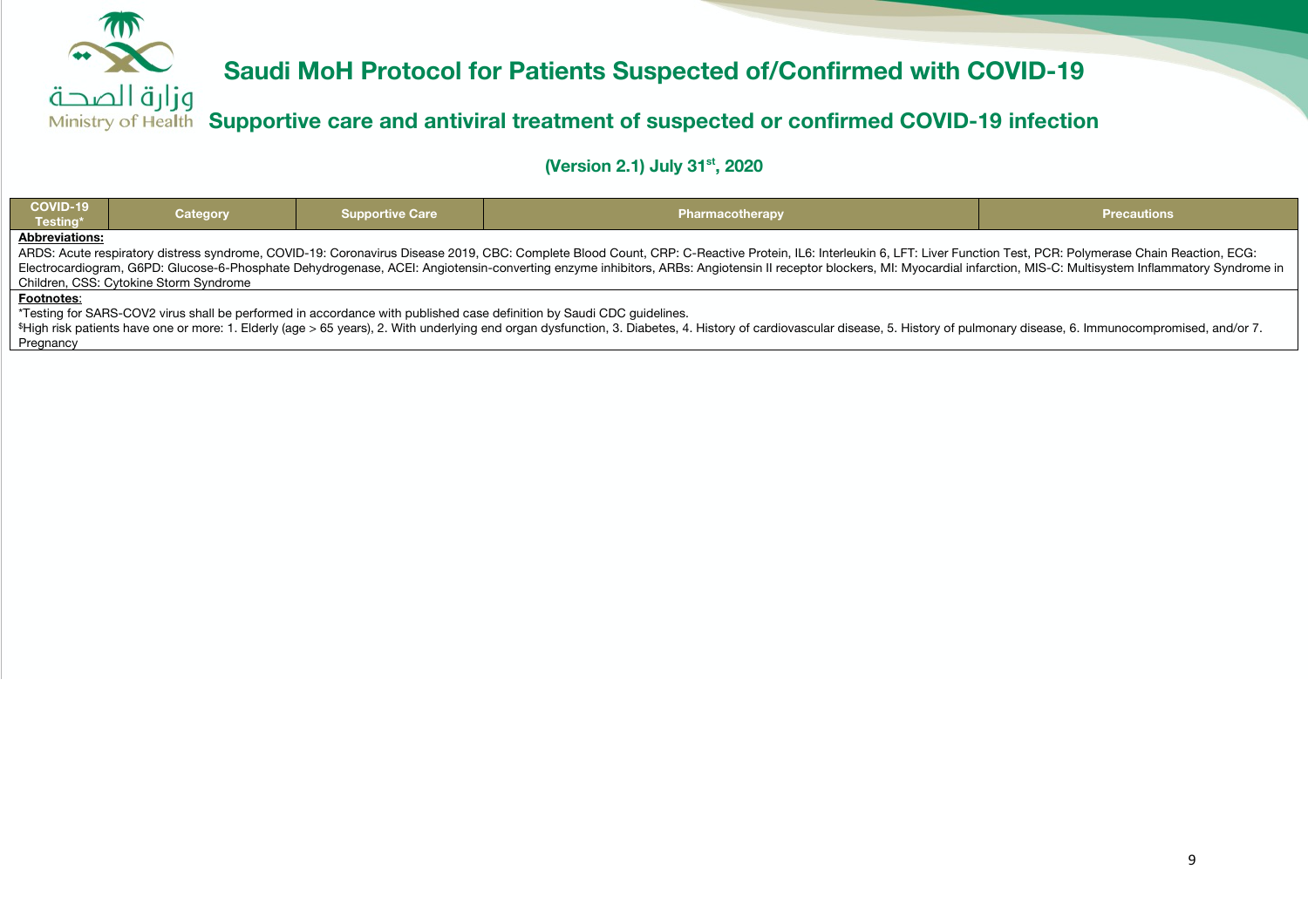**Supportive care and antiviral treatment of suspected or confirmed COVID-19 infection**

| <b>Medication Related Information</b> |                                                                                                                                                                                                                                                                 |                                                                                                                                                                                                                                                                                                                                                                                                                                                                                                                                                                                                                                                                                                                                                                                                                                                                                                                                                                                                                                                                                                                                                                                                                                                                                                                                                                                                                                                                                                                                                                                                                                                                                                                                                                                                                                                                                                                                                                                                                                                                                                                                                                                                                                                                                                                                                                                                                                                                                                                                                                                                                                                                                                                                                                                                                                                                                                                                                                                                                                                                                                                                                                                                                                                                                                                                                                                                                                                                                                                                                                                                                                                                                                                                                                                                                                                                                                                                                                                                                                                                                                                                           |                                                                                                                                                                                                                         |                                                                                                                                                                                                                                                                                                                                                                      |  |  |  |  |
|---------------------------------------|-----------------------------------------------------------------------------------------------------------------------------------------------------------------------------------------------------------------------------------------------------------------|-------------------------------------------------------------------------------------------------------------------------------------------------------------------------------------------------------------------------------------------------------------------------------------------------------------------------------------------------------------------------------------------------------------------------------------------------------------------------------------------------------------------------------------------------------------------------------------------------------------------------------------------------------------------------------------------------------------------------------------------------------------------------------------------------------------------------------------------------------------------------------------------------------------------------------------------------------------------------------------------------------------------------------------------------------------------------------------------------------------------------------------------------------------------------------------------------------------------------------------------------------------------------------------------------------------------------------------------------------------------------------------------------------------------------------------------------------------------------------------------------------------------------------------------------------------------------------------------------------------------------------------------------------------------------------------------------------------------------------------------------------------------------------------------------------------------------------------------------------------------------------------------------------------------------------------------------------------------------------------------------------------------------------------------------------------------------------------------------------------------------------------------------------------------------------------------------------------------------------------------------------------------------------------------------------------------------------------------------------------------------------------------------------------------------------------------------------------------------------------------------------------------------------------------------------------------------------------------------------------------------------------------------------------------------------------------------------------------------------------------------------------------------------------------------------------------------------------------------------------------------------------------------------------------------------------------------------------------------------------------------------------------------------------------------------------------------------------------------------------------------------------------------------------------------------------------------------------------------------------------------------------------------------------------------------------------------------------------------------------------------------------------------------------------------------------------------------------------------------------------------------------------------------------------------------------------------------------------------------------------------------------------------------------------------------------------------------------------------------------------------------------------------------------------------------------------------------------------------------------------------------------------------------------------------------------------------------------------------------------------------------------------------------------------------------------------------------------------------------------------------------------------|-------------------------------------------------------------------------------------------------------------------------------------------------------------------------------------------------------------------------|----------------------------------------------------------------------------------------------------------------------------------------------------------------------------------------------------------------------------------------------------------------------------------------------------------------------------------------------------------------------|--|--|--|--|
| <b>Medication</b>                     | <b>Contraindication</b>                                                                                                                                                                                                                                         | <b>Major Drug Interactions</b>                                                                                                                                                                                                                                                                                                                                                                                                                                                                                                                                                                                                                                                                                                                                                                                                                                                                                                                                                                                                                                                                                                                                                                                                                                                                                                                                                                                                                                                                                                                                                                                                                                                                                                                                                                                                                                                                                                                                                                                                                                                                                                                                                                                                                                                                                                                                                                                                                                                                                                                                                                                                                                                                                                                                                                                                                                                                                                                                                                                                                                                                                                                                                                                                                                                                                                                                                                                                                                                                                                                                                                                                                                                                                                                                                                                                                                                                                                                                                                                                                                                                                                            | <b>Required dose</b><br>adjustment                                                                                                                                                                                      | <b>Pregnancy</b>                                                                                                                                                                                                                                                                                                                                                     |  |  |  |  |
| Paracetamol<br>(acetaminophen)        | Hypersensitivity to<br>acetaminophen or any<br>component of the formulation<br>Severe hepatic impairment or<br>active liver disease                                                                                                                             | Acetaminophen may increase the levels/effects of: Busulfan; Dasatinib; Imatinib; Local Anesthetics; Mipomersen;<br>Phenylephrine (Systemic); Prilocaine; Sodium Nitrite; SORAfenib; Vitamin K Antagonists<br>The levels/effects of Acetaminophen may be increased by: Alcohol (Ethyl); Dapsone (Topical); Dasatinib; Flucloxacillin;<br>Isoniazid; MetyraPONE; Nitric Oxide; Probenecid; SORAfenib                                                                                                                                                                                                                                                                                                                                                                                                                                                                                                                                                                                                                                                                                                                                                                                                                                                                                                                                                                                                                                                                                                                                                                                                                                                                                                                                                                                                                                                                                                                                                                                                                                                                                                                                                                                                                                                                                                                                                                                                                                                                                                                                                                                                                                                                                                                                                                                                                                                                                                                                                                                                                                                                                                                                                                                                                                                                                                                                                                                                                                                                                                                                                                                                                                                                                                                                                                                                                                                                                                                                                                                                                                                                                                                                        | Requires dose<br>adjustment with<br>patient with hepatic<br>impairment<br>See MoH online formulary                                                                                                                      | Oral paracetamol is considered<br>safe in normal therapeutic<br>doses for short-term use as a<br>minor analgesic/antipyretic in<br>pregnancy.<br>Consider Administering IV<br>paracetamol to a pregnant<br>woman only if clearly needed.<br>Carefully assess maternal<br>benefit and fetal risk before<br>administering IV paracetamol<br>during labor and delivery. |  |  |  |  |
| Lopinavir/ritonavir                   | Hypersensitivity to lopinavir,<br>ritonavir, or any component of the<br>formulation:<br>Coadministration with drugs that<br>are highly dependent on CYP3A<br>for clearance or with potent<br>CYP3A inducers<br>Patients with renal and/or hepatic<br>impairment | Avoid concomitant use of Lopinavir and Ritonavir with any of the following: Acalabrutinib; Ado-Trastuzumab Emtansine;<br>Alfuzosin; Amiodarone; Antihepaciviral Combination Products; Aprepitant; Astemizole; Asunaprevir; Avanafil; Axitinib;<br>Barnidipine; Blonanserin; Bosutinib; Bromocriptine; Budesonide (Systemic); Cisapride; Clarithromycin; Clobetasone;<br>Cobicistat; Cobimetinib; Conivaptan; Dabrafenib; Dapoxetine; Darunavir; Disulfiram; Domperidone; Dronedarone; Elagolix;<br>Eletriptan; Eplerenone; Ergot Derivatives; Everolimus; Flecainide; Flibanserin; Fluticasone (Nasal); Fosamprenavir;<br>Fosaprepitant; Fusidic Acid (Systemic); Glecaprevir and Pibrentasvir; Grazoprevir; Halofantrine; Ibrutinib; Irinotecan<br>Products; Isavuconazonium Sulfate; Ivabradine; Lapatinib; Lefamulin; Lercanidipine; Lomitapide; Lovastatin; Lurasidone;<br>Macitentan; Meptazinol; MetroNIDAZOLE (Systemic); Midazolam; Naloxegol; Neratinib; NiMODipine; Nisoldipine;<br>Palbociclib; PAZOPanib; Pimozide; Propafenone; QuiNIDine; QuiNINE; Radotinib; Ranolazine; Red Yeast Rice; Regorafenib;<br>Revefenacin; RifAMPin; Rivaroxaban; Rupatadine; Salmeterol; Silodosin; Simeprevir; Simvastatin; Sonidegib; St John's<br>Wort; Suvorexant; Tamsulosin; Terfenadine; Ticagrelor; Tipranavir; Tolvaptan; Topotecan; Trabectedin; Triazolam; Udenafil;<br>Ulipristal; VinCRIStine (Liposomal); Vinflunine; Vorapaxar; Voriconazole; Voxilaprevir<br>Lopinavir and Ritonavir may increase the levels/effects of: Abemaciclib; Acalabrutinib; Ado-Trastuzumab Emtansine;<br>Afatinib; Alfuzosin; Alitretinoin (Systemic); Almotriptan; Alosetron; Alpelisib; ALPRAZolam; Amiodarone; AmLODIPine;<br>Antihepaciviral Combination Products; Apixaban; Aprepitant; ARIPiprazole; ARIPiprazole Lauroxil; Astemizole; Asunaprevir;<br>AtorvaSTATin; Avanafil; Axitinib; Barnidipine; Bedaquiline; Benperidol; Benzhydrocodone; Betamethasone (Ophthalmic);<br>Betrixaban; Bictegravir; Bilastine; Blonanserin; Bortezomib; Bosentan; Bosutinib; Brentuximab Vedotin; Brexpiprazole;<br>Brigatinib; Brinzolamide; Bromocriptine; Budesonide (Nasal); Budesonide (Oral Inhalation); Budesonide (Systemic);<br>Budesonide (Topical); Buprenorphine; BusPIRone; Cabazitaxel; Cabozantinib; Calcifediol; Calcium Channel Blockers<br>(Nondihydropyridine); Cannabidiol; Cannabis; Cariprazine; Celiprolol; Ceritinib; Cilostazol; Cinacalcet; Cisapride; Cladribine;<br>Clarithromycin; Clobetasone; Clorazepate; CloZAPine; Cobimetinib; Codeine; Colchicine; Conivaptan; Copanlisib;<br>Corticosteroids (Orally Inhaled); Corticosteroids (Systemic); Crizotinib; Cyclophosphamide; CycloSPORINE (Systemic);<br>CYP3A4 Substrates (High risk with Inhibitors); Dabigatran Etexilate; Dabrafenib; Daclatasvir; Dapoxetine; Darolutamide;<br>Dasatinib; Deflazacort; Delamanid; Dexamethasone (Ophthalmic); Digoxin; Disulfiram; DOCEtaxel; Dofetilide; Domperidone;<br>DOXOrubicin (Conventional); Dronabinol; Dronedarone; Drospirenone; Dutasteride; Duvelisib; Edoxaban; Elaqolix; Eletriptan;<br>Eliglustat; Eluxadoline; Elvitegravir; Encorafenib; Enfuvirtide; Entrectinib; Eplerenone; Erdafitinib; Ergot Derivatives; Erlotinib;<br>Estazolam; Estrogen Derivatives; Eszopiclone; Etizolam; Everolimus; Evogliptin; Fedratinib; FentaNYL; Fesoterodine;<br>Flecainide; Flibanserin; Fluticasone (Nasal); Fluticasone (Oral Inhalation); Fosaprepitant; Fostamatinib; Fusidic Acid<br>(Systemic); Galantamine; Gefitinib; Gilteritinib; Glasdegib; Glecaprevir and Pibrentasvir; Grazoprevir; GuanFACINE;<br>Halofantrine; HYDROcodone; Ibrutinib; Idelalisib; Iloperidone; Imatinib; Imidafenacin; Irinotecan Products; Isavuconazonium<br>Sulfate; Itraconazole; Ivabradine; Ivacaftor; Ivosidenib; Ixabepilone; Ketoconazole (Systemic); Lacosamide; Lapatinib;<br>Larotrectinib; Lefamulin; Lercanidipine; Levobupivacaine; Levomilnacipran; LinaGLIPtin; Lomitapide; Lorlatinib; Lovastatin;<br>Lumefantrine; Lurasidone; Macitentan; Manidipine; Maraviroc; Meperidine; Meptazinol; Methadone; MethylPREDNISolone; | No dose adjustment<br>required with patient<br>with hepatic<br>impairment; however,<br>lopinavir is<br>metabolized by the<br>liver<br>Requires to be<br>avoided with patient<br>on dialysis<br>See MoH online formulary | Fetal risk cannot be ruled out<br>Avoid the oral solution of this<br>combination product during<br>pregnancy due to the presence<br>of ethanol as an excipient in<br>the solution.                                                                                                                                                                                   |  |  |  |  |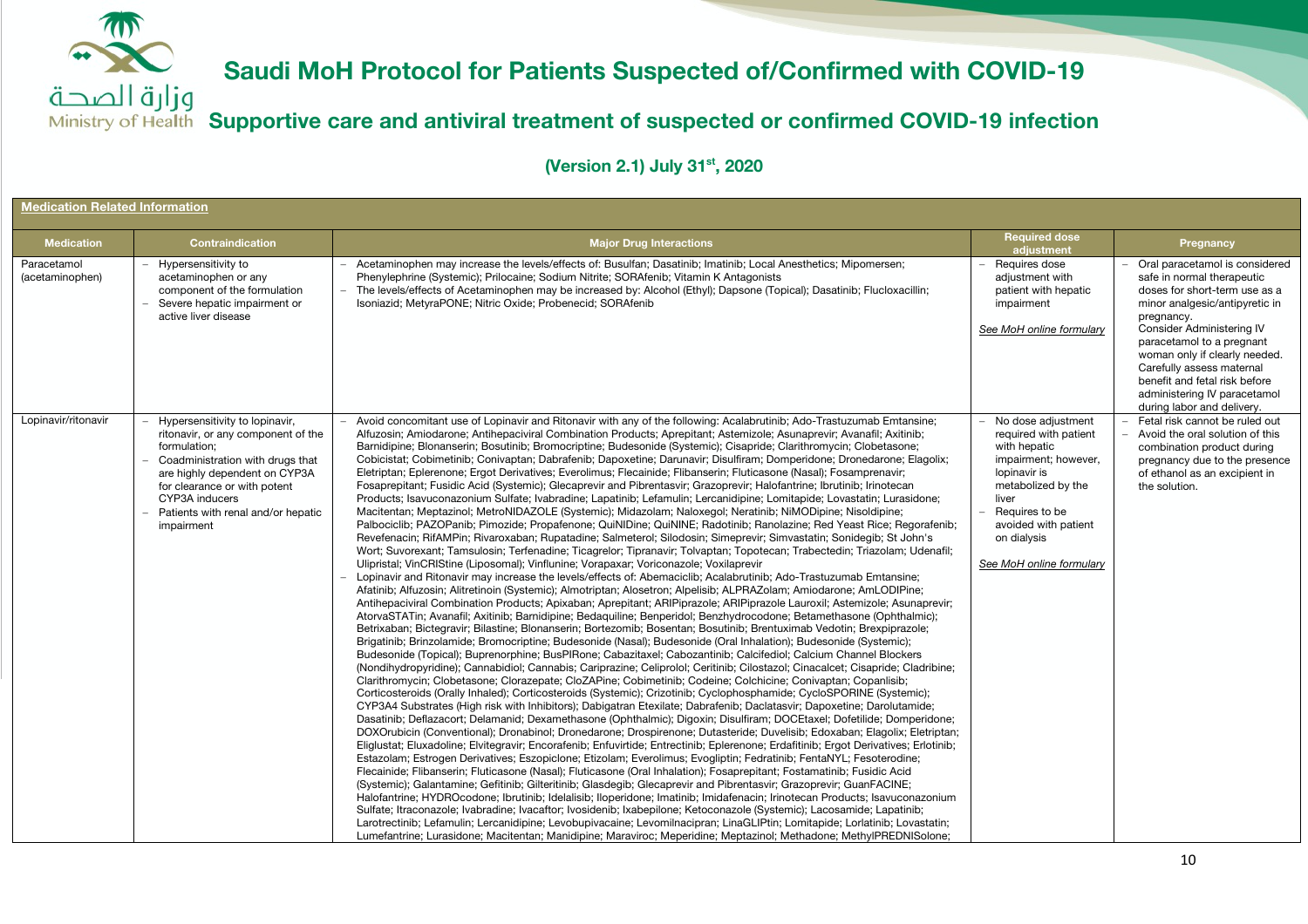

**Supportive care and antiviral treatment of suspected or confirmed COVID-19 infection**

| <b>Medication Related Information</b> |                                                                                                                                                                              |                                                                                                                                                                                                                                                                                                                                                                                                                                                                                                                                                                                                                                                                                                                                                                                                                                                                                                                                                                                                                                                                                                                                                                                                                                                                                                                                                                                                                                                                                                                                                                                                                                                                                                                                                                                                                                                                                                                                                                                                                                                                                                                                                                                                                                                                                                                                                                                                                                                                                                                                                                                                                                                                                                                                                                                                                                                                                                            |                                                                                                     |                                                                                                                                                                                                                                        |  |  |
|---------------------------------------|------------------------------------------------------------------------------------------------------------------------------------------------------------------------------|------------------------------------------------------------------------------------------------------------------------------------------------------------------------------------------------------------------------------------------------------------------------------------------------------------------------------------------------------------------------------------------------------------------------------------------------------------------------------------------------------------------------------------------------------------------------------------------------------------------------------------------------------------------------------------------------------------------------------------------------------------------------------------------------------------------------------------------------------------------------------------------------------------------------------------------------------------------------------------------------------------------------------------------------------------------------------------------------------------------------------------------------------------------------------------------------------------------------------------------------------------------------------------------------------------------------------------------------------------------------------------------------------------------------------------------------------------------------------------------------------------------------------------------------------------------------------------------------------------------------------------------------------------------------------------------------------------------------------------------------------------------------------------------------------------------------------------------------------------------------------------------------------------------------------------------------------------------------------------------------------------------------------------------------------------------------------------------------------------------------------------------------------------------------------------------------------------------------------------------------------------------------------------------------------------------------------------------------------------------------------------------------------------------------------------------------------------------------------------------------------------------------------------------------------------------------------------------------------------------------------------------------------------------------------------------------------------------------------------------------------------------------------------------------------------------------------------------------------------------------------------------------------------|-----------------------------------------------------------------------------------------------------|----------------------------------------------------------------------------------------------------------------------------------------------------------------------------------------------------------------------------------------|--|--|
| <b>Medication</b>                     | <b>Contraindication</b>                                                                                                                                                      | <b>Major Drug Interactions</b>                                                                                                                                                                                                                                                                                                                                                                                                                                                                                                                                                                                                                                                                                                                                                                                                                                                                                                                                                                                                                                                                                                                                                                                                                                                                                                                                                                                                                                                                                                                                                                                                                                                                                                                                                                                                                                                                                                                                                                                                                                                                                                                                                                                                                                                                                                                                                                                                                                                                                                                                                                                                                                                                                                                                                                                                                                                                             | <b>Required dose</b><br>adjustment                                                                  | Pregnancy                                                                                                                                                                                                                              |  |  |
| Hydroxychloroquine                    | Known hypersensitivity to<br>hydroxychloroquine, 4-<br>aminoquinoline derivatives, or<br>any component of the<br>formulation.<br>Preexisting retinopathy                     | MetroNIDAZOLE (Systemic); Midazolam; Midostaurin; MiFEPRIStone; Mirodenafil; Mirtazapine; Naldemedine; Nalfurafine;<br>Naloxegol; Nefazodone; Nelfinavir; Neratinib; Nilotinib; NiMODipine; Nintedanib; Nisoldipine; Olaparib; Ospemifene;<br>Oxybutynin; OxyCODONE; Palbociclib; Panobinostat; Parecoxib; Paricalcitol; PAZOPanib; Pexidartinib; P-<br>glycoprotein/ABCB1 Substrates; Pimavanserin; Pimecrolimus; Pimozide; Piperaquine; Polatuzumab Vedotin; PONATinib;<br>Pranlukast; Praziquantel; PrednisoLONE (Systemic); PredniSONE; Progestins (Contraceptive); Propafenone; Protease<br>Inhibitors; Prucalopride; QT-prolonging Agents (Highest Risk); QUEtiapine; QuiNIDine; QuiNINE; Radotinib; Ramelteon;<br>Ranolazine; Reboxetine; Red Yeast Rice; Regorafenib; Repaglinide; Retapamulin; Revefenacin; Ribociclib; Rifabutin;<br>RifAXIMin; Rilpivirine; Riociquat; Rivaroxaban; RomiDEPsin; Rosuvastatin; Rupatadine; Ruxolitinib; Salmeterol; SAXaqliptin;<br>Sibutramine; Sildenafil; Silodosin; Simeprevir; Simvastatin; Sirolimus; Solifenacin; Sonidegib; SORAfenib; SUFentanil;<br>SUNItinib; Suvorexant; Tacrolimus (Systemic); Tacrolimus (Topical); Tadalafil; Talazoparib; Tamsulosin; Tasimelteon;<br>Tegaserod; Telithromycin; Temsirolimus; Tenofovir Disoproxil Fumarate; Terfenadine; Tetrahydrocannabinol;<br>Tetrahydrocannabinol and Cannabidiol; Tezacaftor; Thiotepa; Ticagrelor; Tofacitinib; Tolterodine; Tolvaptan; Topotecan;<br>Toremifene; Trabectedin; TraMADol; TraZODone; Triamcinolone (Systemic); Triazolam; Tricyclic Antidepressants; Udenafil;<br>Ulipristal; Upadacitinib; Valbenazine; Vardenafil; Velpatasvir; Vemurafenib; Venetoclax; Vilazodone; VinBLAStine;<br>VinCRIStine; VinCRIStine (Liposomal); Vindesine; Vinflunine; Vinorelbine; Vorapaxar; Voxilaprevir; Zolpidem; Zopiclone;<br>Zuclopenthixol<br>The levels/effects of Lopinavir and Ritonavir may be increased by: ARIPiprazole; Cat's Claw; Clarithromycin; Cobicistat;<br>Delavirdine; Enfuvirtide; Fusidic Acid (Systemic); Ketoconazole (Systemic); MetroNIDAZOLE (Topical); P-glycoprotein/ABCB1<br>Inhibitors; Posaconazole; QuiNINE; Rifabutin; RifAMPin; Simeprevir; Vilanterol<br>Avoid concomitant use: Artemether; Lumefantrine; Mefloquine<br>Hydroxychloroquine may increase the levels/effects of: Antipsychotic Agents (Phenothiazines); Beta-Blockers; Cardiac<br>Glycosides; Dapsone (Systemic); Dapsone (Topical); Haloperidol; Hypoglycemia-Associated Agents; Lumefantrine;<br>Mefloquine; QT-prolonging Agents (Highest Risk)<br>The levels/effects of Hydroxychloroquine may be increased by: Androgens; Antidiabetic Agents; Artemether; Dapsone<br>(Systemic); Herbs (Hypoglycemic Properties); Maitake; Mefloquine; Monoamine Oxidase Inhibitors; Pegvisomant;<br>Prothionamide; Quinolones; Salicylates; Selective Serotonin Reuptake Inhibitors; Tamoxifen | No dose adjustment<br>required with patient<br>with hepatic nor renal<br>impairment                 | Fetal risk cannot be ruled out.<br>Fetal ocular toxicity has been<br>reported.<br>Hydroxychloroquine use should<br>be avoided during pregnancy,<br>unless absolutely indicated and<br>only after assessing maternal                    |  |  |
| Chloroquine                           | Hypersensitivity to chloroquine,<br>4-aminoquinoline compounds, or<br>any component of the formulation<br>The presence of retinal or visual<br>field changes of any etiology | Avoid concomitant use of Chloroquine with any of the following: Agalsidase Alfa; Agalsidase Beta; Artemether; Conivaptan;<br>Fusidic Acid (Systemic); Idelalisib; Lumefantrine; Mefloquine; Pimozide; QT-prolonging Strong CYP3A4 Inhibitors (Moderate<br>Risk)<br>Chloroquine may increase the levels/effects of: Antipsychotic Agents (Phenothiazines); Beta-Blockers; Cardiac Glycosides;<br>Dapsone (Systemic); Dapsone (Topical); Domperidone; Haloperidol; Hypoglycemia-Associated Agents; Local Anesthetics;<br>Lumefantrine; Mefloquine; Ondansetron; Pentamidine (Systemic); Perhexiline; Prilocaine; Primaquine; QT-prolonging<br>Antipsychotics (Moderate Risk); QT-prolonging Class IC Antiarrhythmics (Moderate Risk); QT-prolonging Quinolone<br>Antibiotics (Moderate Risk); Sodium Nitrite<br>The levels/effects of Chloroquine may be increased by: Abiraterone Acetate; Androgens; Antidiabetic Agents; Aprepitant;<br>Artemether; Asunaprevir; Cimetidine; CloBAZam; Clofazimine; Conivaptan; CYP2D6 Inhibitors (Moderate); CYP2D6<br>Inhibitors (Strong); CYP3A4 Inhibitors (Moderate); CYP3A4 Inhibitors (Strong); Dacomitinib; Dapsone (Systemic); Duvelisib;<br>Erdafitinib; Fosaprepitant; Fosnetupitant; Fusidic Acid (Systemic); Herbs (Hypoglycemic Properties); Idelalisib; Imatinib;<br>Larotrectinib; Maitake; Mefloquine; MiFEPRIStone; Monoamine Oxidase Inhibitors; Netupitant; Nitric Oxide; Palbociclib;<br>Panobinostat; Peginterferon Alfa-2b; Pegvisomant; Perhexiline; Pimozide; Prothionamide; QT-prolonging Agents (Highest<br>Risk); QT-prolonging Antidepressants (Moderate Risk); QT-prolonging Kinase Inhibitors (Moderate Risk); QT-prolonging<br>Miscellaneous Agents (Moderate Risk); QT-prolonging Moderate CYP3A4 Inhibitors (Moderate Risk); QT-prolonging Strong<br>CYP3A4 Inhibitors (Moderate Risk); Quinolones; Salicylates; Selective Serotonin Reuptake Inhibitors; Simeprevir; Stiripentol;<br>Tamoxifen                                                                                                                                                                                                                                                                                                                                                                                                                                                                                                                                                                                                                                                                                                                                                                                                                                                                                                                                         | Requires dose<br>adjustment with<br>patient with renal<br>impairment<br>See MoH online<br>formulary | benefit and fetal risk.<br>Fetal risk cannot be ruled out.<br>Fetal ocular toxicity has been<br>reported<br>Administer chloroquine during<br>pregnancy only if the potential<br>maternal benefit outweighs the<br>potential fetal risk |  |  |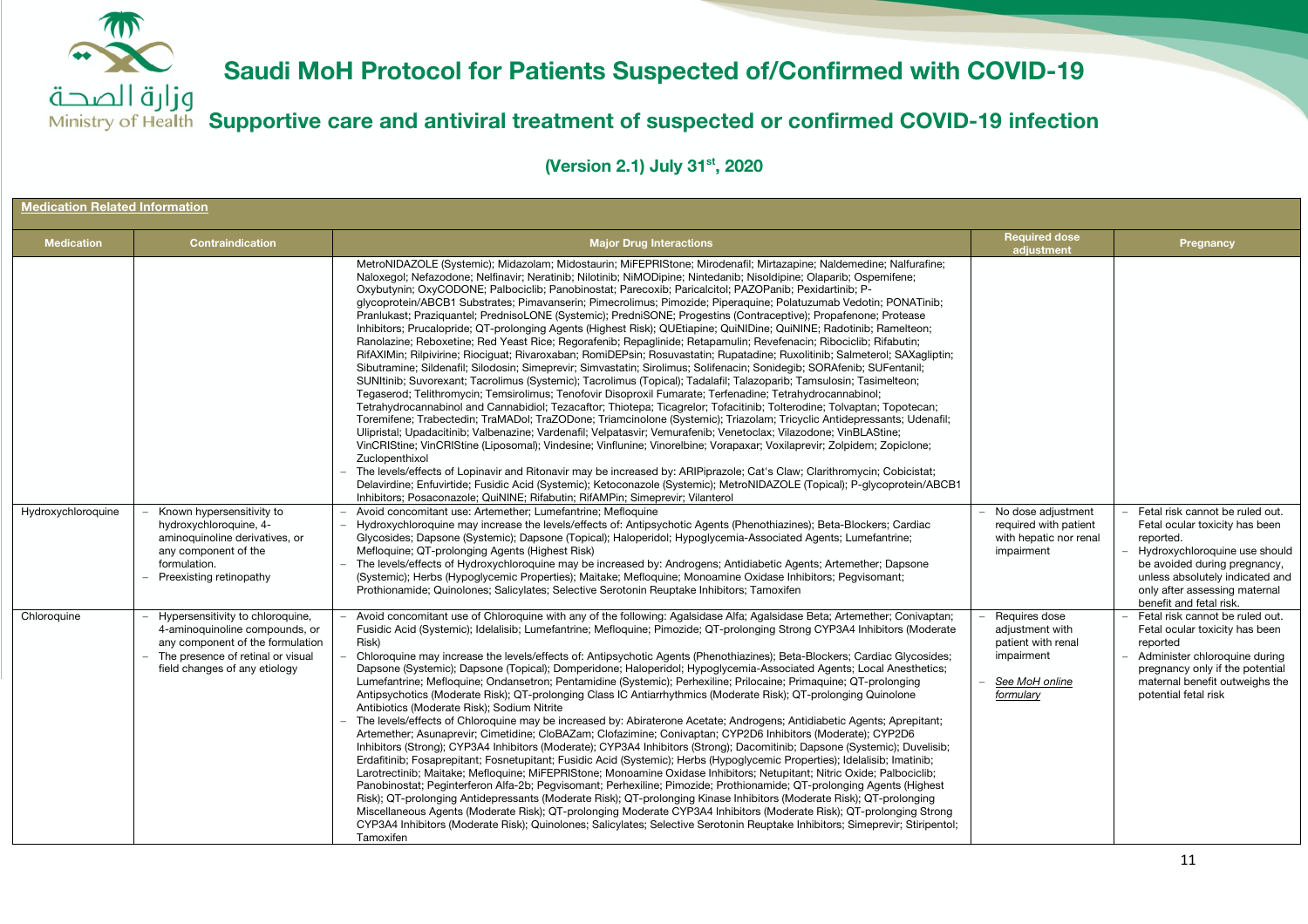وزارة الصحة **Supportive care and antiviral treatment of suspected or confirmed COVID-19 infection**

| <b>Medication Related Information</b> |                                                                                                                                                                                                                                                                                                                                                                                                                               |                                                                                                                                                                                                                                                                                                                                                                                                                                                                                                                                                                                                                                                                                                                                                                                                                                                                                                                                    |                                                                                                |                                                                                                                                                                                                                                |  |  |  |
|---------------------------------------|-------------------------------------------------------------------------------------------------------------------------------------------------------------------------------------------------------------------------------------------------------------------------------------------------------------------------------------------------------------------------------------------------------------------------------|------------------------------------------------------------------------------------------------------------------------------------------------------------------------------------------------------------------------------------------------------------------------------------------------------------------------------------------------------------------------------------------------------------------------------------------------------------------------------------------------------------------------------------------------------------------------------------------------------------------------------------------------------------------------------------------------------------------------------------------------------------------------------------------------------------------------------------------------------------------------------------------------------------------------------------|------------------------------------------------------------------------------------------------|--------------------------------------------------------------------------------------------------------------------------------------------------------------------------------------------------------------------------------|--|--|--|
| <b>Medication</b>                     | <b>Contraindication</b>                                                                                                                                                                                                                                                                                                                                                                                                       | <b>Major Drug Interactions</b>                                                                                                                                                                                                                                                                                                                                                                                                                                                                                                                                                                                                                                                                                                                                                                                                                                                                                                     | <b>Required dose</b><br>adjustment                                                             | Pregnancy                                                                                                                                                                                                                      |  |  |  |
| Remdesivir                            | Safety and efficacy not<br>established                                                                                                                                                                                                                                                                                                                                                                                        | Avoid Concomitant Use: There are no known interactions where it is recommended to avoid concomitant use.<br>Increased Effect/Toxicity: There are no known significant interactions involving an increase in effect.<br>Decreased Effect: There are no known significant interactions involving a decrease in effect.                                                                                                                                                                                                                                                                                                                                                                                                                                                                                                                                                                                                               | - No dose adjustment<br>studied                                                                | - Not studied                                                                                                                                                                                                                  |  |  |  |
| Favipiravir                           | Hematopoietic tissues such as<br>decreased RBC production, and<br>increases in liver function<br>parameters<br>Testis toxicity was also noted<br>Teratogenic                                                                                                                                                                                                                                                                  | Acyclovir, Adefovir dipivoxil, Afatinib, Allopurinol, Almotriptan, Alprostadil, Ambrisentan, Aminohippuric acid,<br>Aminophenazone, Amiodarone, Amitriptyline, Amodiaguine, Anastrozole, Antipyrine, Apalutamide, Apixaban, Atorvastatin,<br>Avatrombopag, Avibactam, Azelastine, Baricitinib, Belinostat, Benzyl alcohol, Benzylpenicillin, Betrixaban, Bisoprolol,<br>Bosutinib, Brentuximab vedotin, Brigatinib, Bumetanide, Buprenorphine, Cabazitaxel, Canagliflozin, Captopril, Cefaclor,<br>Cefazolin, Cefdinir, Cefotiam, Ceftibuten, Ceftizoxime, Celecoxib, Cephalexin, Ceritinib, Cerivastatin, Chloroquine, Cholic<br>Acid, Cidofovir, Cimetidine, Cisapride, Citrulline, Clobazam, Clomifene, Cobimetinib, Colchicine, Conjugated estrogens,<br>Copanlisib, Crizotinib, Cyclophosphamide, Cyclosporine, Dabigatran etexilate, Zafirlukast, Zalcitabine, Zidovudine,<br>Zopiclone                                      | No dose adjustment<br>studied                                                                  | Contraindicated                                                                                                                                                                                                                |  |  |  |
| Tocilizumab                           | Known hypersensitivity to<br>tocilizumab or any component of<br>the formulation<br>Active infections                                                                                                                                                                                                                                                                                                                          | Avoid Concomitant Use: Anti-TNF Agents; BCG (Intravesical); Belimumab; Biologic Disease-Modifying Antirheumatic Drugs<br>(DMARDs); Cladribine; Natalizumab; Pimecrolimus; Tacrolimus (Topical); Vaccines (Live)<br>Increased Effect/Toxicity: Anti-TNF Agents; Biologic Disease-Modifying Antirheumatic Drugs (DMARDs); Fingolimod;<br>Leflunomide; Natalizumab; Siponimod; Vaccines (Live)<br>The levels/effects of Tocilizumab may be increased by: Belimumab; Cladribine; Denosumab; Ocrelizumab; Pimecrolimus;<br>Roflumilast; Tacrolimus (Topical); Trastuzumab<br>Tocilizumab may decrease the levels/effects of: BCG (Intravesical); Coccidioides immitis Skin Test; CYP3A4 Substrates<br>(High risk with Inducers); Nivolumab; Pidotimod; Sipuleucel-T; Smallpox and Monkeypox Vaccine (Live); Tertomotide;<br>Vaccines (Inactivated); Vaccines (Live)<br>The levels/effects of Tocilizumab may be decreased by: Echinacea | Requires dose<br>adjustment with<br>patient with<br>hepatotoxicity<br>See MoH online formulary | Fetal risk cannot be ruled out                                                                                                                                                                                                 |  |  |  |
| Ribavirin                             | Autoimmune hepatitis<br>Coadministration with<br>didanosine; symptomatic<br>hyperlactatemia/lactic acidosis,<br>peripheral neuropathy,<br>pancreatitis, and fatal hepatic<br>failure.<br>Hemoglobinopathy (e.g.,<br>thalassemia major and sickle-cell<br>anemia)<br>Hypersensitivity, including serious<br>skin reactions<br>Pregnant women or men with<br>pregnant wives<br>Renal impairment (CrCl less than<br>$50$ mL/min) | Avoid combination: Cladribine and Didanosine<br>Consider therapy modification: Influenza Virus Vaccine, AzaTHIOprine, Zidovudine<br>- Monitor therapy: Interferons (Alfa) and Vitamin K Antagonists (eg, warfarin)                                                                                                                                                                                                                                                                                                                                                                                                                                                                                                                                                                                                                                                                                                                 | - Requires dose<br>adjustment<br>See MoH online formulary                                      | Significant teratogenic                                                                                                                                                                                                        |  |  |  |
| Interferon beta-1b                    | History of hypersensitivity to<br>natural or recombinant interferon<br>beta, albumin (human), or any<br>component of the formulation.<br>Documentation of allergenic<br>cross-reactivity for interferons is<br>limited. However, because of<br>similarities in chemical structure                                                                                                                                             | Avoid combination with Cladribine<br>Monitor therapy with Zidovudine                                                                                                                                                                                                                                                                                                                                                                                                                                                                                                                                                                                                                                                                                                                                                                                                                                                               | - No dose adjustment is<br>required                                                            | Rating Fetal risk cannot be<br>ruled out.<br>Available evidence is<br>inconclusive or is inadequate<br>for determining fetal risk when<br>used in pregnant women or<br>women of childbearing<br>potential. Weigh the potential |  |  |  |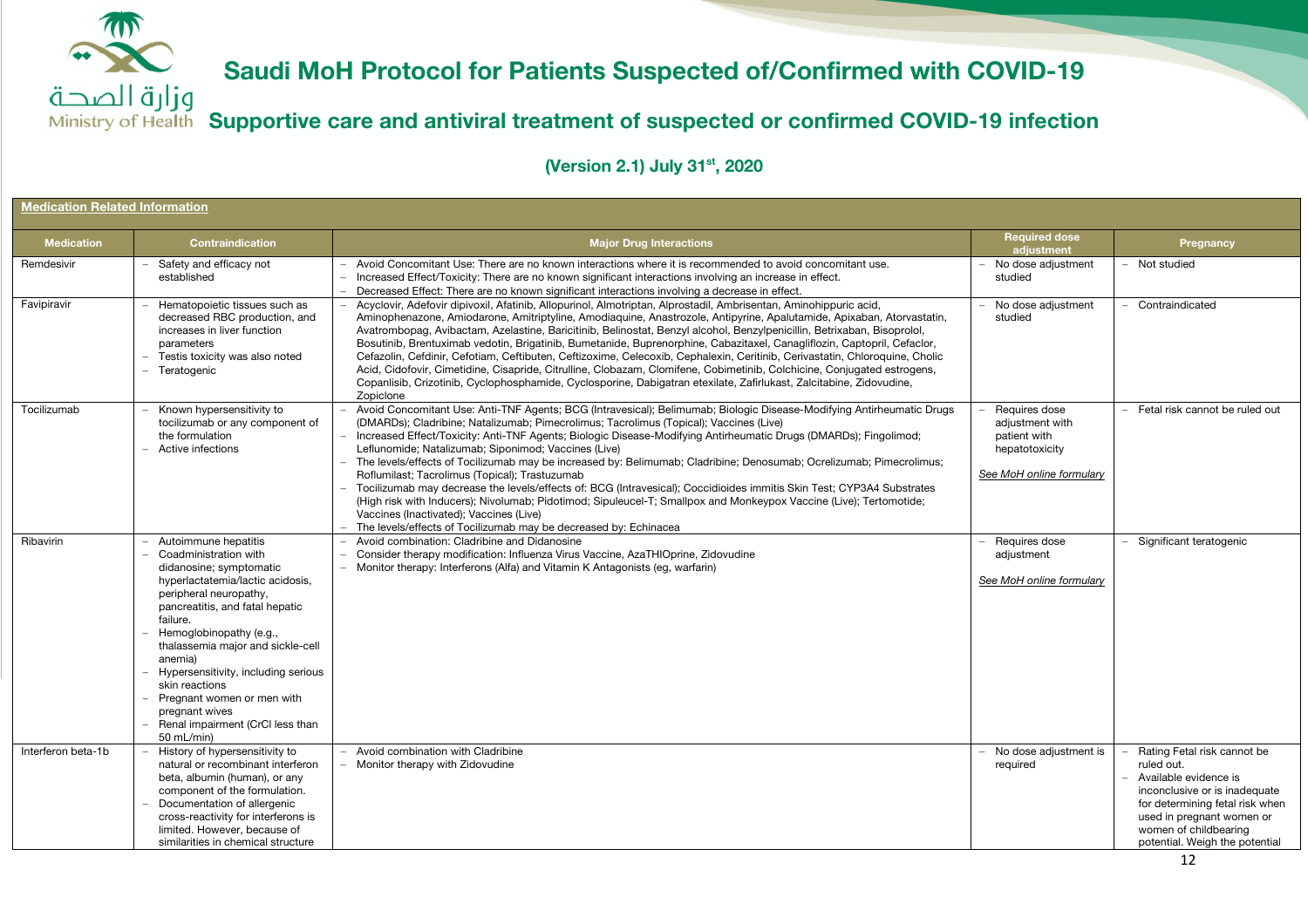وزارة الصحة **Supportive care and antiviral treatment of suspected or confirmed COVID-19 infection**

| <b>Medication Related Information</b> |                                                                                                                                                                                                                                                                                         |                                                                                                                                                                                                                                                                                                                                                                                                                                                                                                                                                                                                                                                                                                                                                                                                                                                        |                                                                                                                                                                                                                                                                                        |                                                                                                                                                                               |  |
|---------------------------------------|-----------------------------------------------------------------------------------------------------------------------------------------------------------------------------------------------------------------------------------------------------------------------------------------|--------------------------------------------------------------------------------------------------------------------------------------------------------------------------------------------------------------------------------------------------------------------------------------------------------------------------------------------------------------------------------------------------------------------------------------------------------------------------------------------------------------------------------------------------------------------------------------------------------------------------------------------------------------------------------------------------------------------------------------------------------------------------------------------------------------------------------------------------------|----------------------------------------------------------------------------------------------------------------------------------------------------------------------------------------------------------------------------------------------------------------------------------------|-------------------------------------------------------------------------------------------------------------------------------------------------------------------------------|--|
| <b>Medication</b>                     | <b>Contraindication</b>                                                                                                                                                                                                                                                                 | <b>Major Drug Interactions</b>                                                                                                                                                                                                                                                                                                                                                                                                                                                                                                                                                                                                                                                                                                                                                                                                                         | <b>Required dose</b><br>adjustment                                                                                                                                                                                                                                                     | Pregnancy                                                                                                                                                                     |  |
|                                       | and/or pharmacologic actions,<br>the possibility of cross-sensitivity<br>cannot be ruled out with<br>certainty.<br>Pregnancy, decompensated liver<br>disease: current severe<br>depression and/or suicidal<br>ideation                                                                  |                                                                                                                                                                                                                                                                                                                                                                                                                                                                                                                                                                                                                                                                                                                                                                                                                                                        |                                                                                                                                                                                                                                                                                        | benefits of drug treatment<br>against potential risks before<br>prescribing this drug during<br>pregnancy.                                                                    |  |
| Dexamethasone                         | Concomitant use of more than<br>a single dose of<br>dexamethasone with rilpivirine<br>Hypersensitivity to<br>dexamethasone or any<br>component of the product<br>Systemic fungal infection                                                                                              | Avoid concomitant use of DexAMETHasone (Systemic) with any of the following: Aldesleukin; BCG (Intravesical);<br>Cladribine; Conivaptan; Desmopressin; Fusidic Acid (Systemic); Idelalisib; Indium 111 Capromab Pendetide; Lapatinib;<br>Lasmiditan; Macimorelin; Mifamurtide; MiFEPRIStone; Natalizumab; Pimecrolimus; Rilpivirine; Simeprevir; Tacrolimus<br>(Topical); Upadacitinib                                                                                                                                                                                                                                                                                                                                                                                                                                                                 | Use cautiously in the<br>elderly at the lowest<br>possible dose<br>See MoH online formulary                                                                                                                                                                                            | Pregnant or breastfeeding<br>women, use prednisolone<br>(Oral) or intravenous<br>hydrocortisone instead of<br>dexamethasone.                                                  |  |
| <b>IVIG</b>                           | Hypersensitivity to IVIG or any<br>component of the formula<br>Documentation of allergic<br>cross-reactivity                                                                                                                                                                            | MMR. varicella vaccines                                                                                                                                                                                                                                                                                                                                                                                                                                                                                                                                                                                                                                                                                                                                                                                                                                | Use with caution in<br>patients with Renal<br>impairment due to risk<br>of immune globulin-<br>induced renal<br>dysfunction; the rate<br>of infusion and<br>concentration of<br>solution should be<br>minimized.<br>Discontinue if renal<br>function deteriorates<br>during treatment. |                                                                                                                                                                               |  |
| Enoxaparin                            | Active major bleeding<br>History of immune-mediated<br>heparin-induced<br>thrombocytopenia within the<br>past 100 days or in presence of<br>circulating antibodies<br>Hypersensitivity to benzyl<br>alcohol (present in multi-dose<br>formulation) -<br>Hypersensitivity to enoxaparin. | Avoid combination:<br>Vorapaxar: May enhance the adverse/toxic effect of Anticoagulants. More specifically, this combination is expected to<br>increase the risk of bleeding.<br>Urokinase: May enhance the anticoagulant effect of Anticoagulants.<br>Rivaroxaban: Anticoagulants may enhance the anticoagulant effect of Rivaroxaban<br>Omacetaxine: Anticoagulants may enhance the adverse/toxic effect of Omacetaxine<br>MiFEPRIStone: May enhance the adverse/toxic effect of Anticoagulants. Specifically, the risk of bleeding may be<br>increased<br>Hemin: May enhance the anticoagulant effect of Anticoagulants.<br>Edoxaban: May enhance the anticoagulant effect of Anticoagulants.<br>Dabigatran Etexilate: May enhance the anticoagulant effect of Anticoagulants.<br>Apixaban: May enhance the anticoagulant effect of Anticoagulants. | Renal impairment<br>(CrCl 30 to 80<br>mL/min): No<br>adjustment necessary<br>Renal impairment<br>(CrCl less than 30<br>mL/min): reduce usual<br>recommended dose<br>by 50%.                                                                                                            | Low molecular weight heparin<br>(LMWH) does not cross the<br>placenta: increased risks of<br>fetal bleeding or teratogenic<br>effects have not been reported<br>(Bates 2012). |  |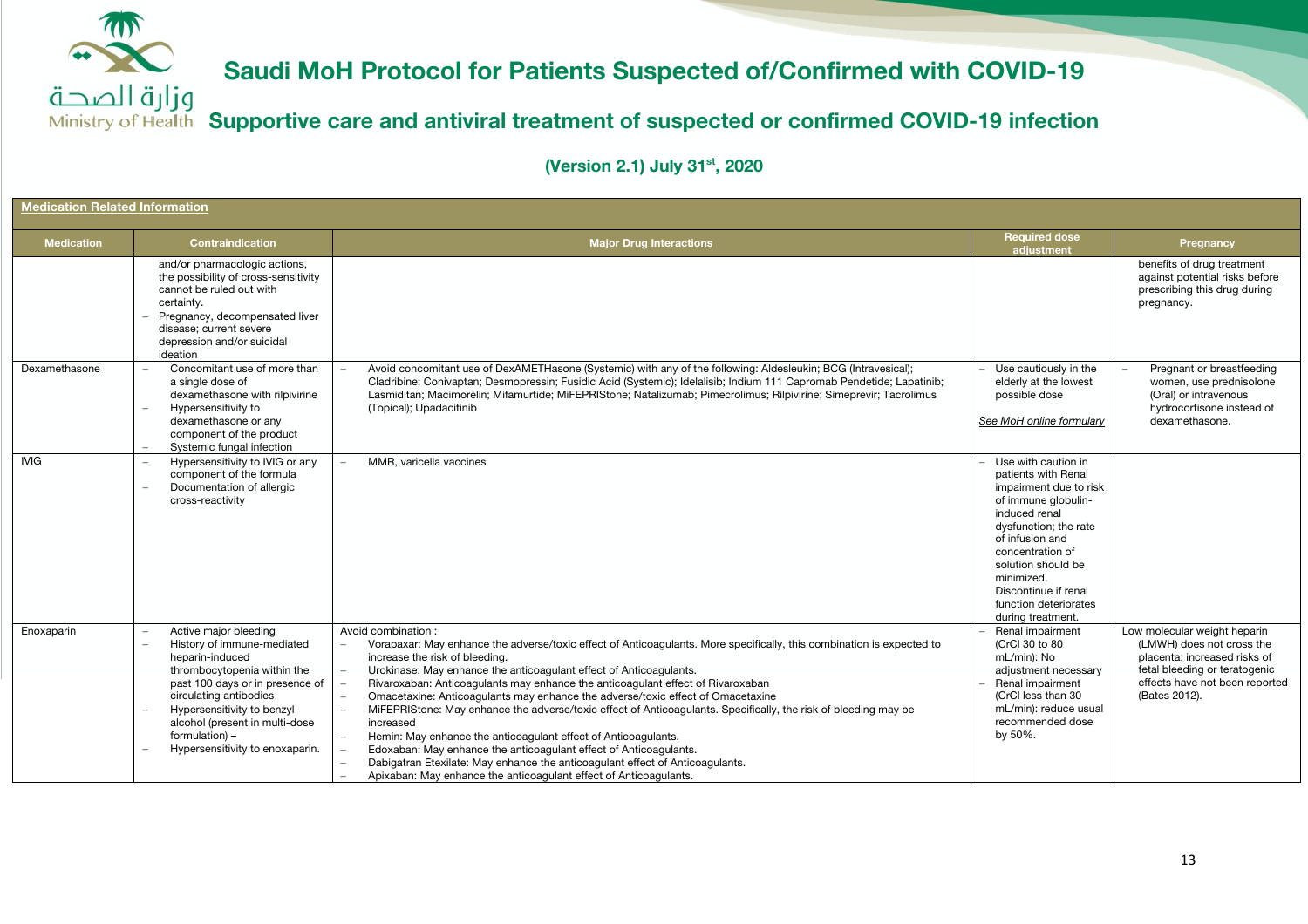

**Supportive care and antiviral treatment of suspected or confirmed COVID-19 infection**

| Drug Administration in patients with Swallowing Difficulties |                         |                                                                                                                                                                                                                                                                                                                                                                                                                                                                                                                                                                                                                                                                                                                              |  |  |  |
|--------------------------------------------------------------|-------------------------|------------------------------------------------------------------------------------------------------------------------------------------------------------------------------------------------------------------------------------------------------------------------------------------------------------------------------------------------------------------------------------------------------------------------------------------------------------------------------------------------------------------------------------------------------------------------------------------------------------------------------------------------------------------------------------------------------------------------------|--|--|--|
| <b>Drug</b>                                                  | <b>Formulation</b>      | <b>Remarks</b>                                                                                                                                                                                                                                                                                                                                                                                                                                                                                                                                                                                                                                                                                                               |  |  |  |
| Lopinavir/ritonavir                                          | <b>Tablets</b>          | Manufacturer does not recommend crushing of tablets.<br>Exposure of lopinavir was reduced by 45% when the tablet was crushed and administered with food.<br>Administration through NG tube, doubling lopinavir/ritonavir to 800/200 mg twice daily when crushed could be considered (depending on drug availability) with monitoring of ECG.<br>$\overline{\phantom{0}}$                                                                                                                                                                                                                                                                                                                                                     |  |  |  |
|                                                              | Oral solution           | Administer syrup without dilution otherwise there is a risk of precipitation.<br>- Rinse the administration feeding tube with milk (not water).<br>As the oral solution contains ethanol and propylene glycol, feeding tubes that are compatible with ethanol and propylene glycol, such as silicone and polyvinyl chloride (PVC) feeding tubes, can be<br>$\overline{\phantom{0}}$<br>used.<br>As the oral solution contains alcohol, disulfiram-like reactions may occur with disulfiram or other drugs that produce this reaction (e.g. metronidazole).<br>Co-administration is contraindicated with disulfiram or metronidazole due to the potential risk of toxicity from propylene glycol.<br>$\overline{\phantom{0}}$ |  |  |  |
| Favipiravir                                                  | <b>Tablets</b>          | Tablets can be crushed and mixed with liquid.                                                                                                                                                                                                                                                                                                                                                                                                                                                                                                                                                                                                                                                                                |  |  |  |
| Chloroquine                                                  | <b>Tablets</b><br>Syrup | - It is preferable to avoid crushing tablets, however, chloroquine tablets may be crushed and mixed with jam, honey, pasteurized yoghurt, or similar foods.<br>Contains propylene glycol, but no recommendations are given in the product label as to compatibility with feeding tubes.                                                                                                                                                                                                                                                                                                                                                                                                                                      |  |  |  |
| Hydroxychloroquine                                           | <b>Tablets</b>          | Manufacturer does not recommend crushing of tablets, However, some sources suggest that tablets can be crushed and dispersed in water.                                                                                                                                                                                                                                                                                                                                                                                                                                                                                                                                                                                       |  |  |  |